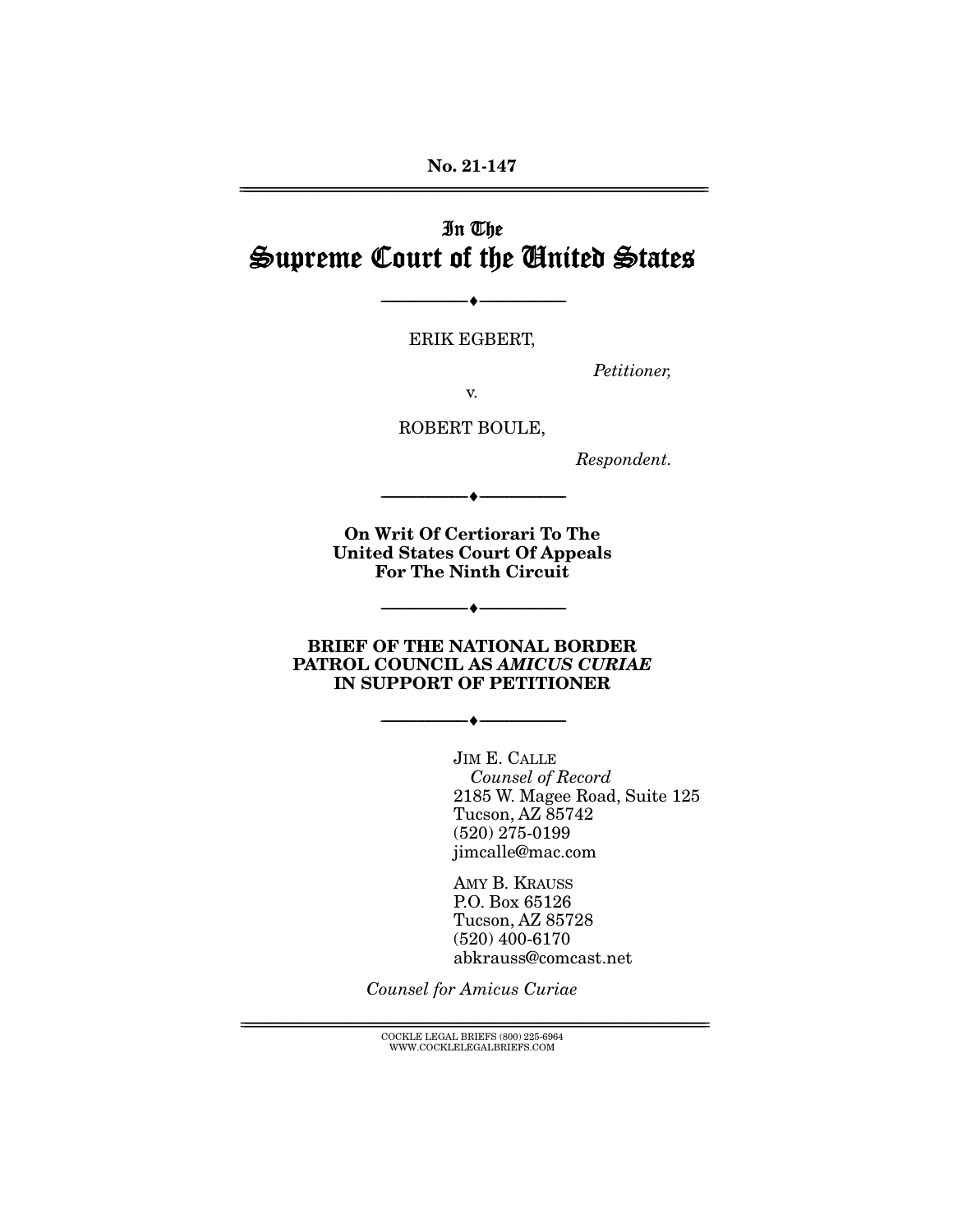# TABLE OF CONTENTS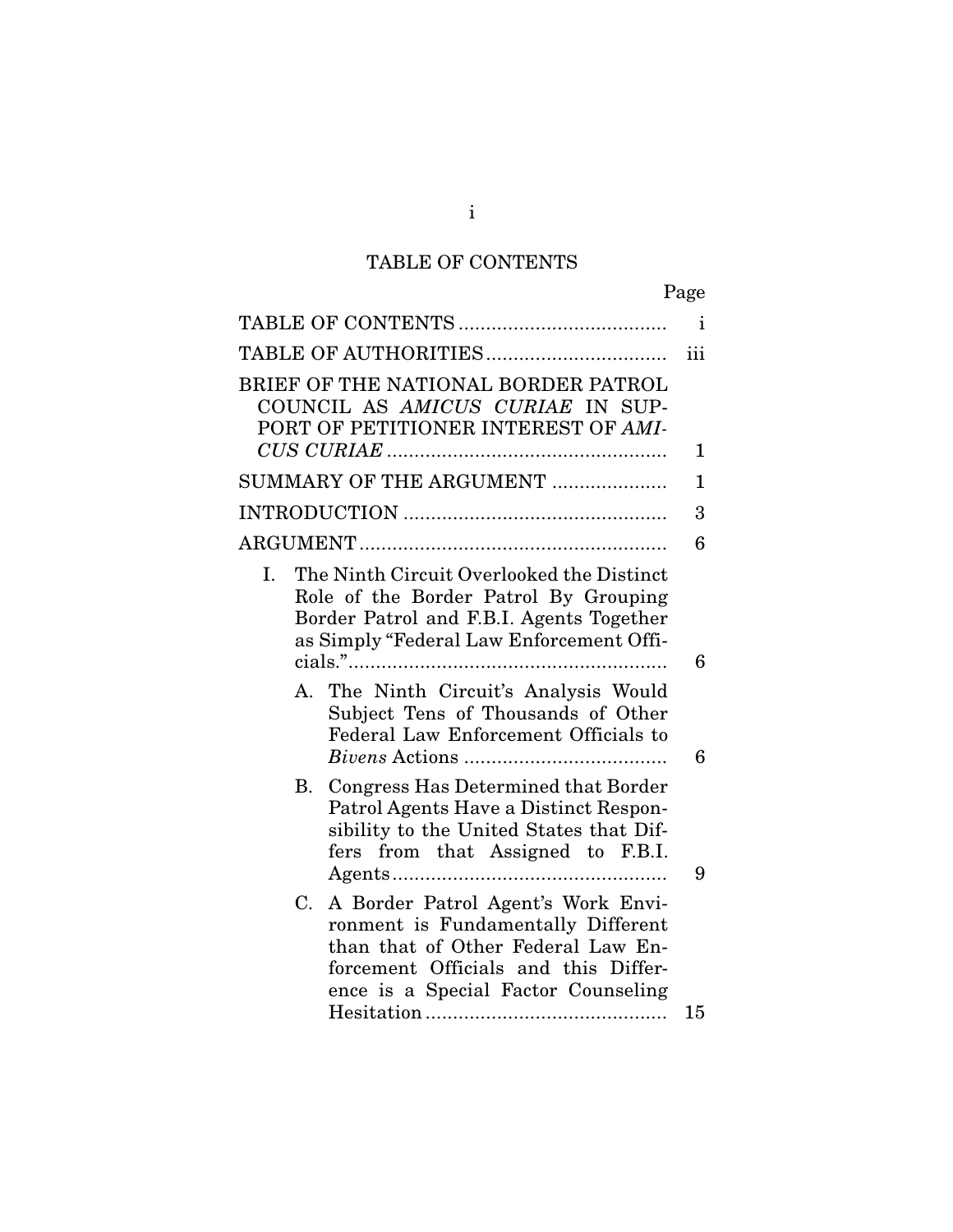# TABLE OF CONTENTS—Continued

Page

|  | D. Substantial Differences Between the |    |
|--|----------------------------------------|----|
|  | Northern and Southern Border Con-      |    |
|  | stitute a Special Factor that Counsels |    |
|  |                                        | 18 |
|  |                                        |    |

### APPENDIX

| Excerpted Trial Testimony of Peter Hermansen, |  |
|-----------------------------------------------|--|
|                                               |  |

ii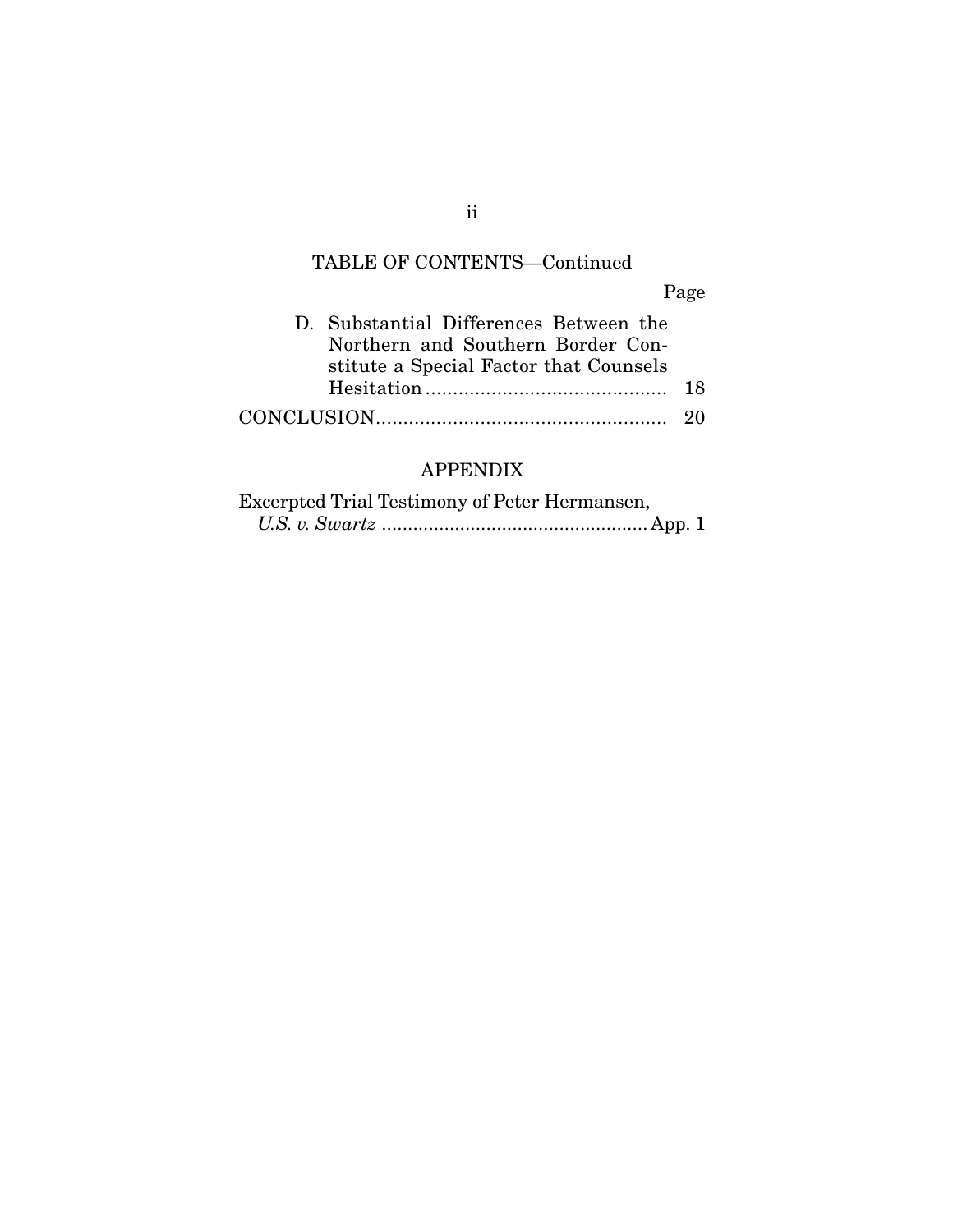# TABLE OF AUTHORITIES

Page

# **CASES**

| Arar v. Ashcroft, 585 F.3d 559 (2d Cir. 2009) 4                                                 |
|-------------------------------------------------------------------------------------------------|
|                                                                                                 |
|                                                                                                 |
| Bivens v. Six Unknown Named Agents of Federal<br>Bureau of Narcotics, 403 U.S. 388 (1971)passim |
| Boule v. Egbert, 998 F.3d 370 (9th Cir. 2021)passim                                             |
| Canada v. United States, 950 F.3d 299 (5th Cir.                                                 |
| Carlson v. Green, 446 U.S. 14 (1980)3                                                           |
| Davis v. Passman, 442 U.S. 228 (1979) 3                                                         |
|                                                                                                 |
| Hernandez v. Mesa, 140 S. Ct. 735 (2020)passim                                                  |
| Jesner v. Arab Bank, PLC, 138 S. Ct. 1386 (2018) 5, 14                                          |
| Nestle USA, Inc. v. Doe, 141 S. Ct. 1931 (2021)21                                               |
| Schweiker v. Chilicky, 487 U.S. 412 (1988) 4                                                    |
| United States INS, United States Border Patrol<br>v. Federal Labor Relations Auth., 12 F.3d 882 |
|                                                                                                 |
| Ziglar v. Abbasi, 137 S. Ct. 1843 (2017) 4, 7, 8, 14, 21                                        |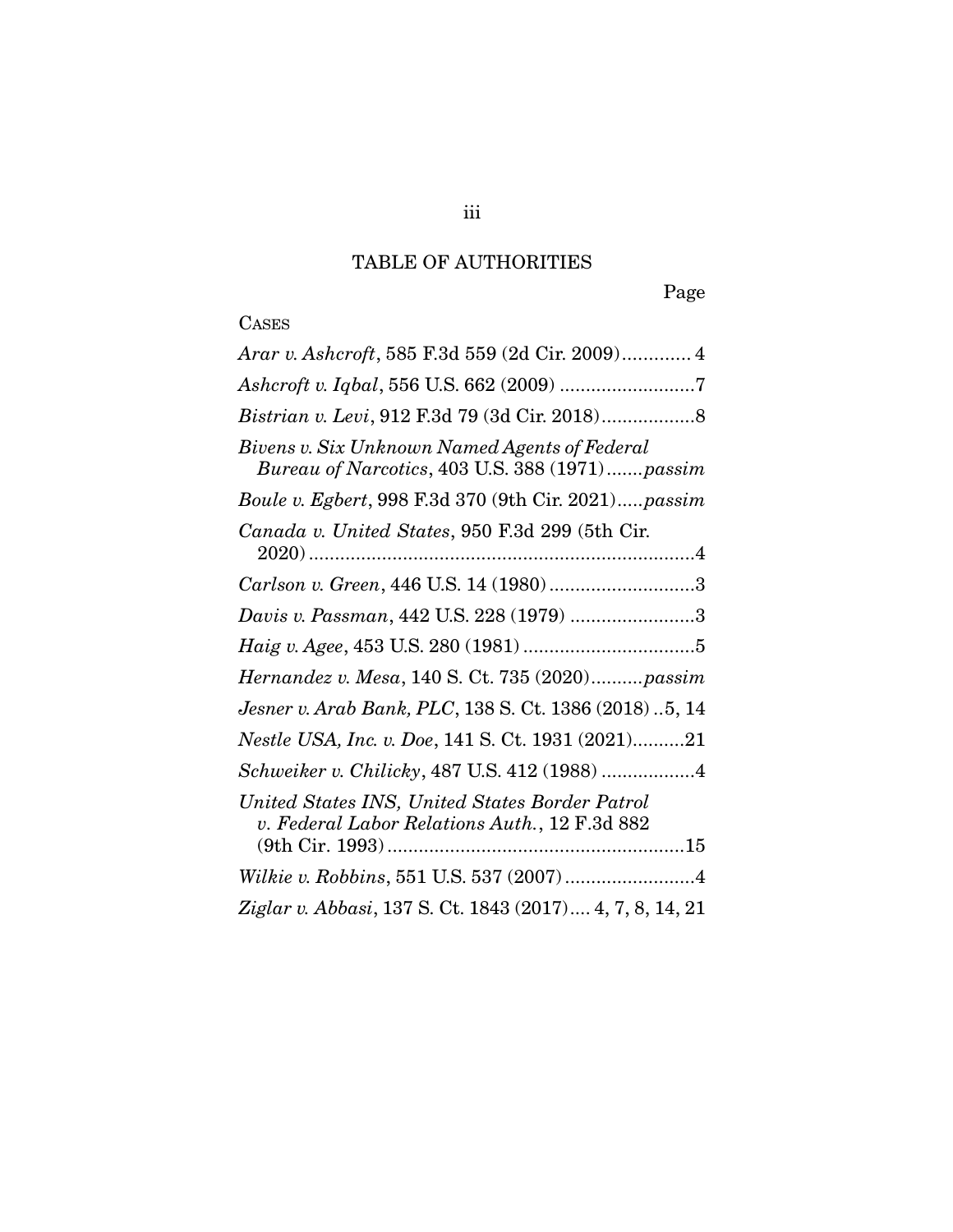# TABLE OF AUTHORITIES—Continued

| <b>CONSTITUTIONAL PROVISIONS</b> |  |
|----------------------------------|--|
|                                  |  |
|                                  |  |

### STATUTES AND RULES

| Homeland Security Act of 2002 (P.L. 107-296) 9 |  |
|------------------------------------------------|--|
|                                                |  |

### OTHER AUTHORITIES

iv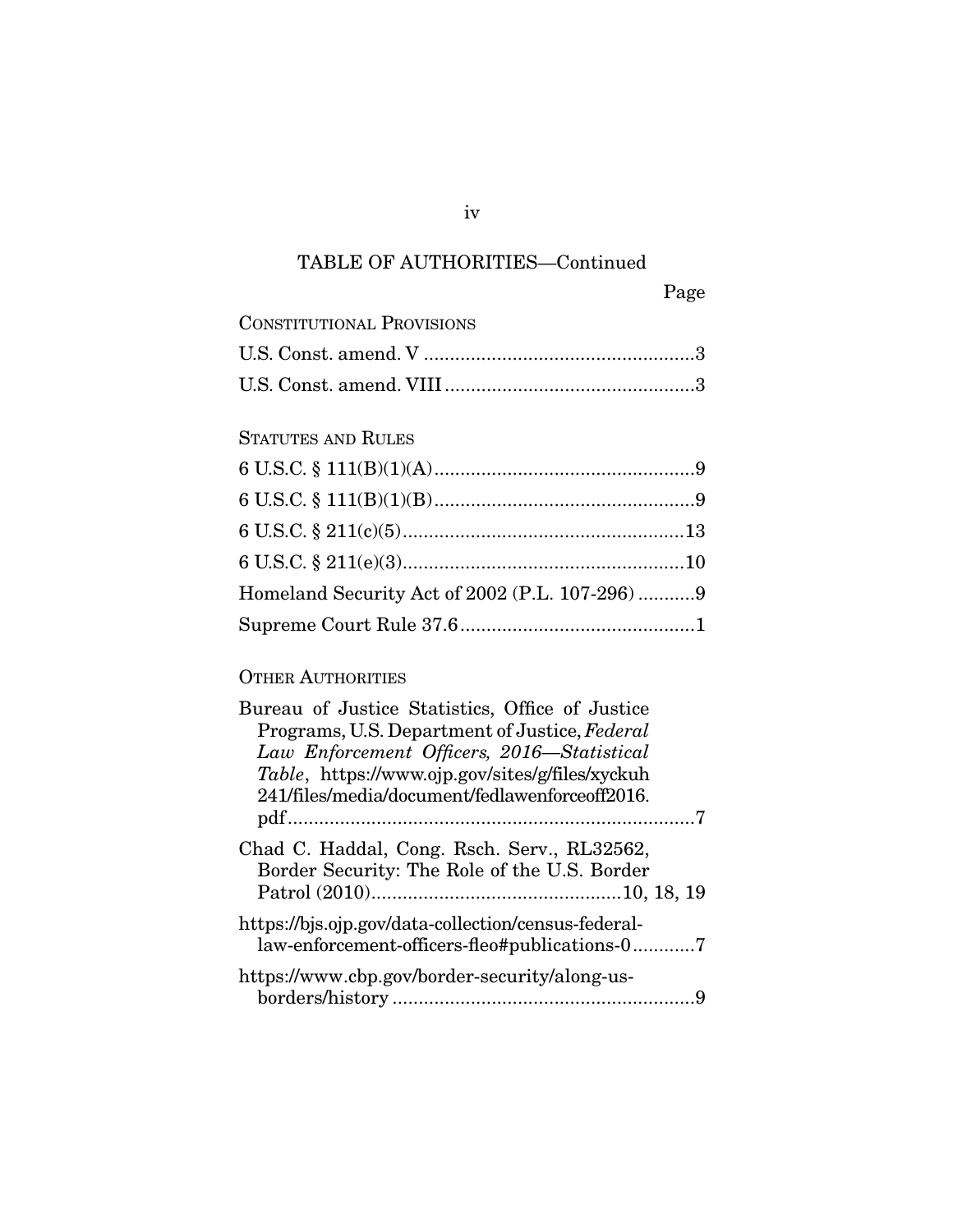# TABLE OF AUTHORITIES—Continued

| Page                                                                                                                                                                                                                                              |
|---------------------------------------------------------------------------------------------------------------------------------------------------------------------------------------------------------------------------------------------------|
| https://www.cbp.gov/careers/frontline-careers/                                                                                                                                                                                                    |
| https://www.cbp.gov/careers/usbp-what-we-do 15                                                                                                                                                                                                    |
| https://www.dea.gov/sites/default/files/2018-05/                                                                                                                                                                                                  |
| https://www.fbi.gov/about/mission10                                                                                                                                                                                                               |
|                                                                                                                                                                                                                                                   |
| Julian Resendiz, Border Patrol: Cartels telling<br>migrants to fight their way past agents, Bor-<br>der Report, June 23, 2021, https://www.<br>borderreport.com/hot-topics/immigration/border-<br>patrol-cartels-telling-migrants-to-fight-their- |
| Map of Border Patrol Duty Locations, https://<br>www.cbp.gov/careers/frontline-careers/bpa/duty-                                                                                                                                                  |
| Office of Inspector General, Department of Home-<br>land Security, Conditions at CBP's Forward<br>Operating Bases along the Southwest Border<br>$(2016)$ (Redacted), https://www.oig.dhs.gov/<br>assets/Mgmt/2016/OIG-16-37-Feb16.pdf 15          |
| Petition No. P-2030-20, https://hilliardshadowen<br>law.com/wp-content/uploads/2020/10/IACHR-                                                                                                                                                     |
| Transcript of Record (Day 15), United States v.<br>Swartz, CR-15-1723 (D. Ariz. 2018)17, 18                                                                                                                                                       |

v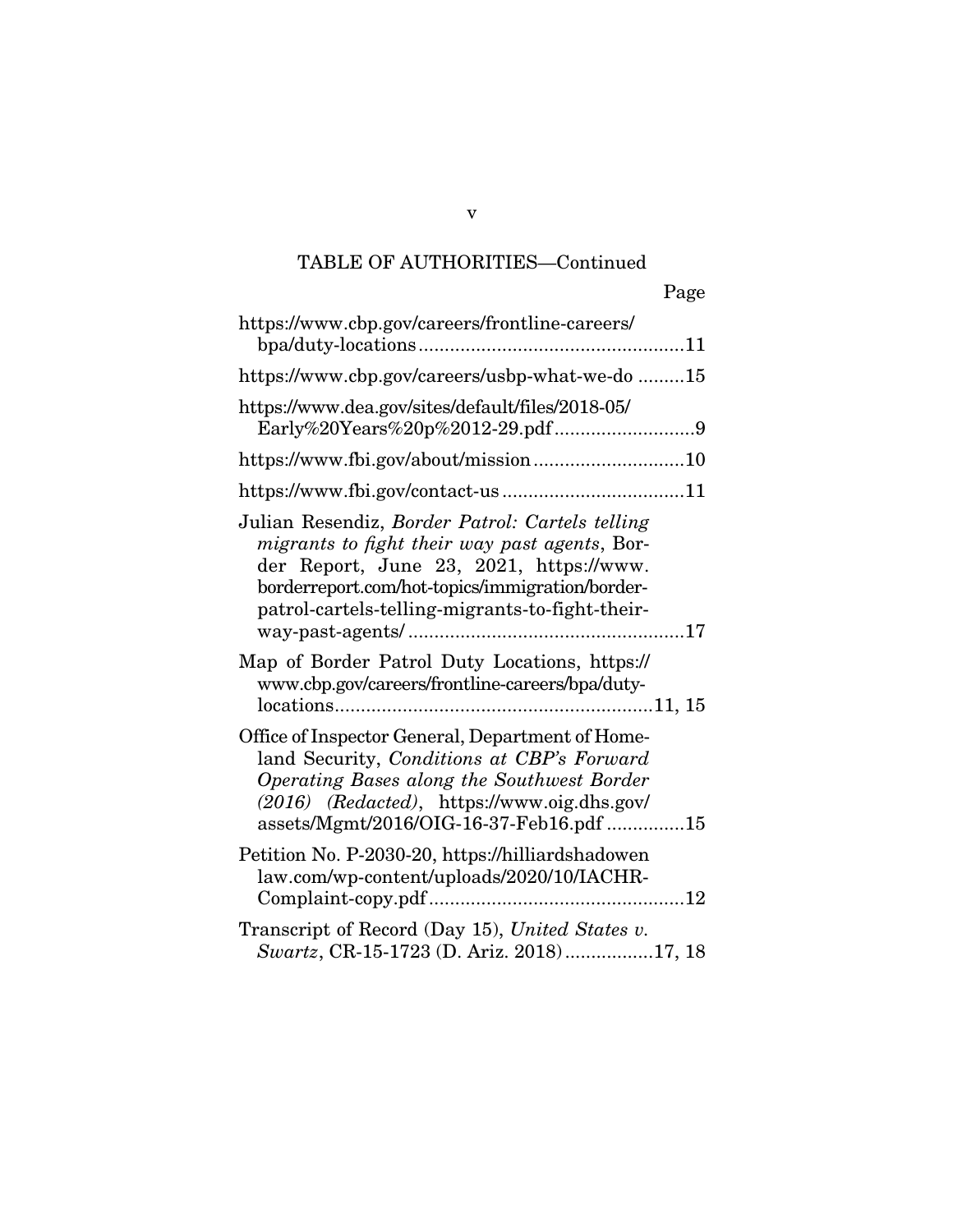# TABLE OF AUTHORITIES—Continued

| ag<br>c |
|---------|
|         |

| U.S. Border Patrol Mission Statement, https://<br>www.cbp.gov/border-security/along-us-borders10                                              |  |
|-----------------------------------------------------------------------------------------------------------------------------------------------|--|
| U.S. Customs and Border Protection, CBP En-<br>forcement Statistics Fiscal Year 2021, https://<br>www.cbp.gov/newsroom/stats/cbp-enforcement- |  |
|                                                                                                                                               |  |
| U.S. Customs and Border Protection, SNAP-                                                                                                     |  |
| SHOT: A summary of CBP Facts and Figures,                                                                                                     |  |
| https://www.cbp.gov/sites/default/files/assets/                                                                                               |  |
| documents/2021-Apr/cbp-snapshot-mar-2021.                                                                                                     |  |
| pdf.                                                                                                                                          |  |

vi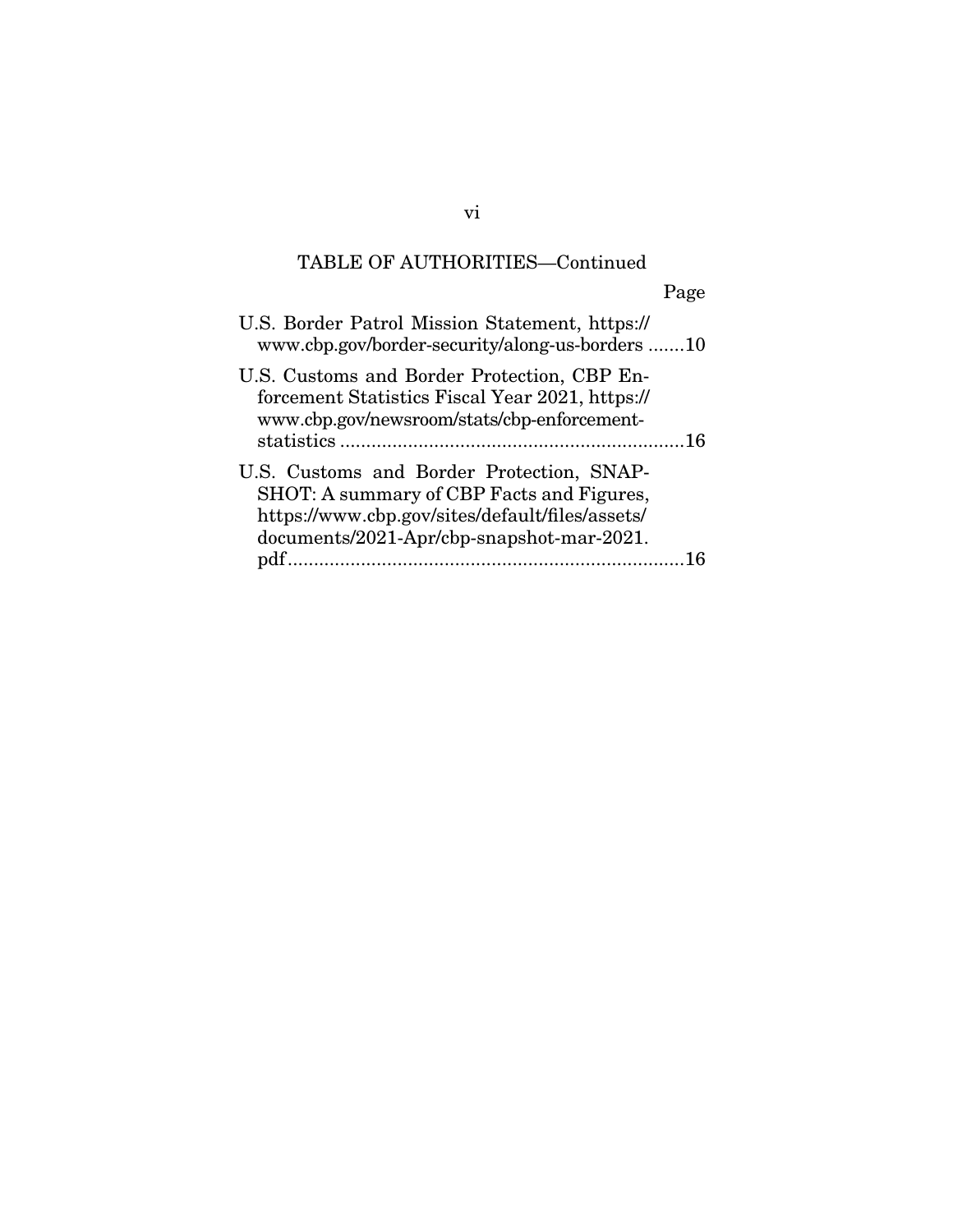### **BRIEF OF THE NATIONAL BORDER PATROL COUNCIL AS** *AMICUS CURIAE*  **IN SUPPORT OF PETITIONER INTEREST OF** *AMICUS CURIAE*<sup>1</sup>

 The National Border Patrol Council (NBPC) is a labor union established in 1967 to represent non-supervisory agents and support staff of the United States Border Patrol. NBPC works to preserve the oath of office sworn by all Border Patrol agents by promoting policies that contribute to the security of the United States and opposing policies that restrict or impede the sworn duties of Border Patrol agents.

 The decision of the court of appeals in *Boule v. Egbert*, 998 F.3d 370 (9th Cir. 2021) should be reversed because an expansion of the judicial remedy created in *Bivens v. Six Unknown Named Agents of Federal Bureau of Narcotics*, 403 U.S. 388 (1971), will interfere with border enforcement and undermine border security.

#### **SUMMARY OF THE ARGUMENT**

 $\overbrace{\hspace{2.5cm}}^{\bullet}$   $\overbrace{\hspace{2.5cm}}^{\bullet}$ 

 The Ninth Circuit failed to consider special factors previously recognized by this Court when it extended

 $<sup>1</sup>$  The parties have consented to the filing of this brief. Pur-</sup> suant to Rule 37.6 of the Rules of this Court, *amicus* states that no counsel for a party authored this brief in whole or in part, and no counsel or party made a monetary contribution intended to fund the preparation or submission of this brief. No person other than *amicus* or its counsel made a monetary contribution to its preparation or submission.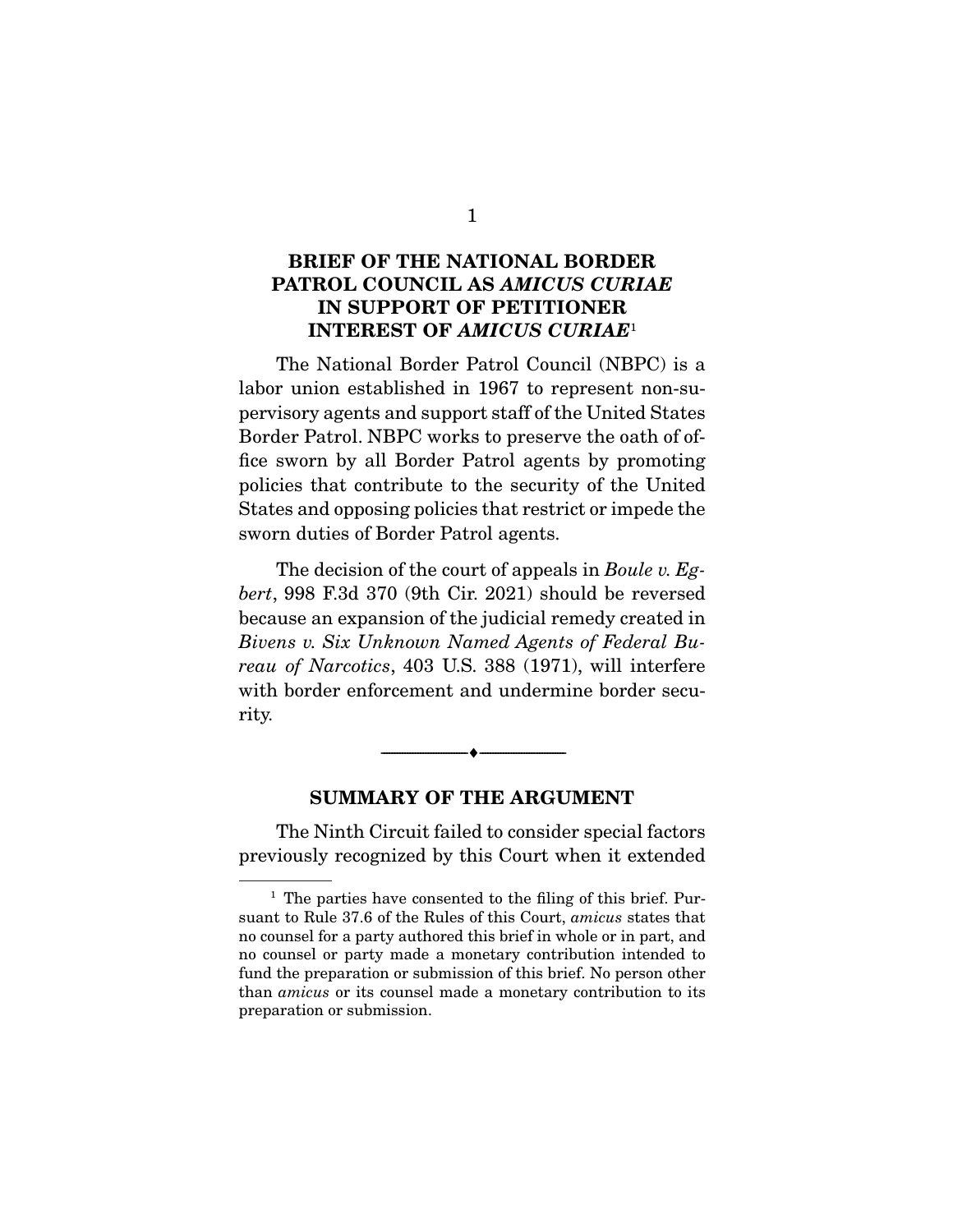*Bivens* into new contexts. These factors and others caution against such a move because doing so will adversely affect the unique mission of the U.S. Border Patrol.

 The Ninth Circuit found Border Patrol agents indistinguishable from F.B.I. agents as "federal law enforcement officials." This decision and its determination that no special factors existed puts more than 19,000 Border Patrol agents and 132,000 federal law enforcement officials in 80 other federal organizations at risk for personal liability under *Bivens*.

 The Ninth Circuit ignored Congress' designation of the Border Patrol as a unique law enforcement organization whose agents discharge duties that implicate foreign policy, diplomacy and national security. It failed to explore special factors arising from Border Patrol agents' unique working environment, focus on physically protecting the border and need to feel selfconfident while operating alone in remote parts of the country while being severely outnumbered. The Ninth Circuit also failed to explore the enforcement, foreign policy and national security differences between the northern and southern borders in its decision to permit Respondent's lawsuit to proceed.

 This Court should reverse the judgment of the court of appeals for two primary reasons. First, expanding the *Bivens* remedy to two new contexts will adversely impact Border Patrol agents' ability to effectively discharge their essential, day-to-day functions, including physically guarding our nation's borders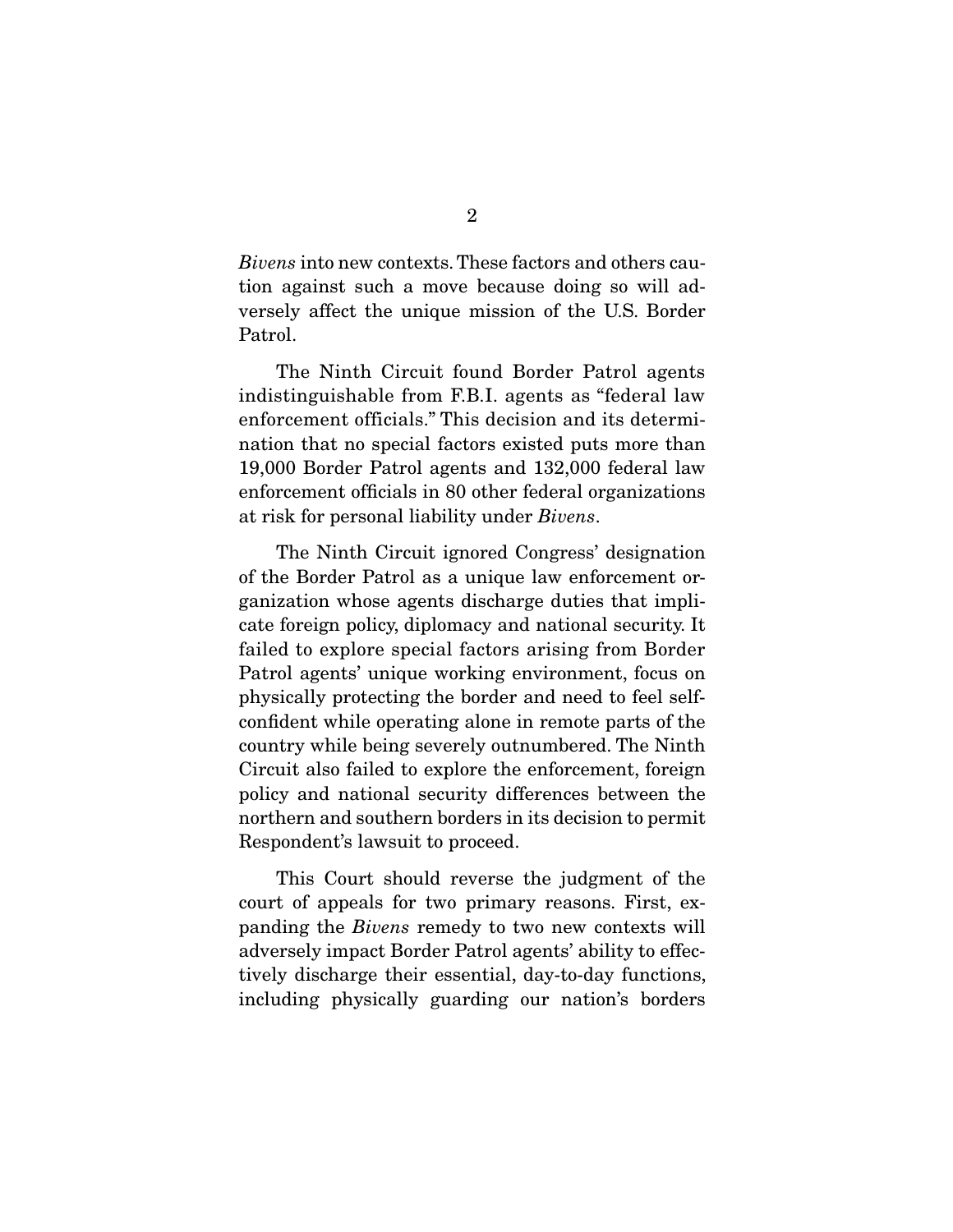against multiple threats. Second, allowing Border Patrol agents to be hamstrung with *Bivens* claims with have both foreseeable and unforeseen ramifications on this country's foreign policy, diplomacy and security.

**INTRODUCTION** 

--------------------------------- ♦ ---------------------------------

 This Court has expanded *Bivens* twice in the 50 years since its inception with the last expansion being in 1980.2 Hindsight has permitted an understanding of Bivens' impact on the three narrow areas countenanced by this Court.3 A *Bivens'* extension would be treacherous since its potential impact is subject to only forward-looking speculations. Hence, this Court's prior and now complete hesitancy to expand its application.

 Here, the Ninth Circuit admitted expanding *Bivens* to provide Boules with a remedy for Border Patrol Agent Egbert's as-yet unproven constitutional violations. *Boule*, 998 F.3d at 387. Characterized as

<sup>2</sup> *Davis v. Passman*, 442 U.S. 228 (1979) (holding that an administrative assistant, who sued Congress for gender discrimination, could pursue money damages for violating the equal protection principles embodied in the Due Process Clause of the Fifth Amendment); and *Carlson v. Green*, 446 U.S. 14 (1980) (permitting a *Bivens* remedy to proceed against prison officials based on a violation of the Eighth Amendment).

<sup>3</sup> *See Boule*, 998 F.3d at 377 ("[S]ince the 1980s, the Court has come to 'appreciate more fully the tension between this practice [of creating causes of action] and the Constitution's separation of legislative and judicial power.' ") (Bumatay, J., dissenting) (internal citation omitted).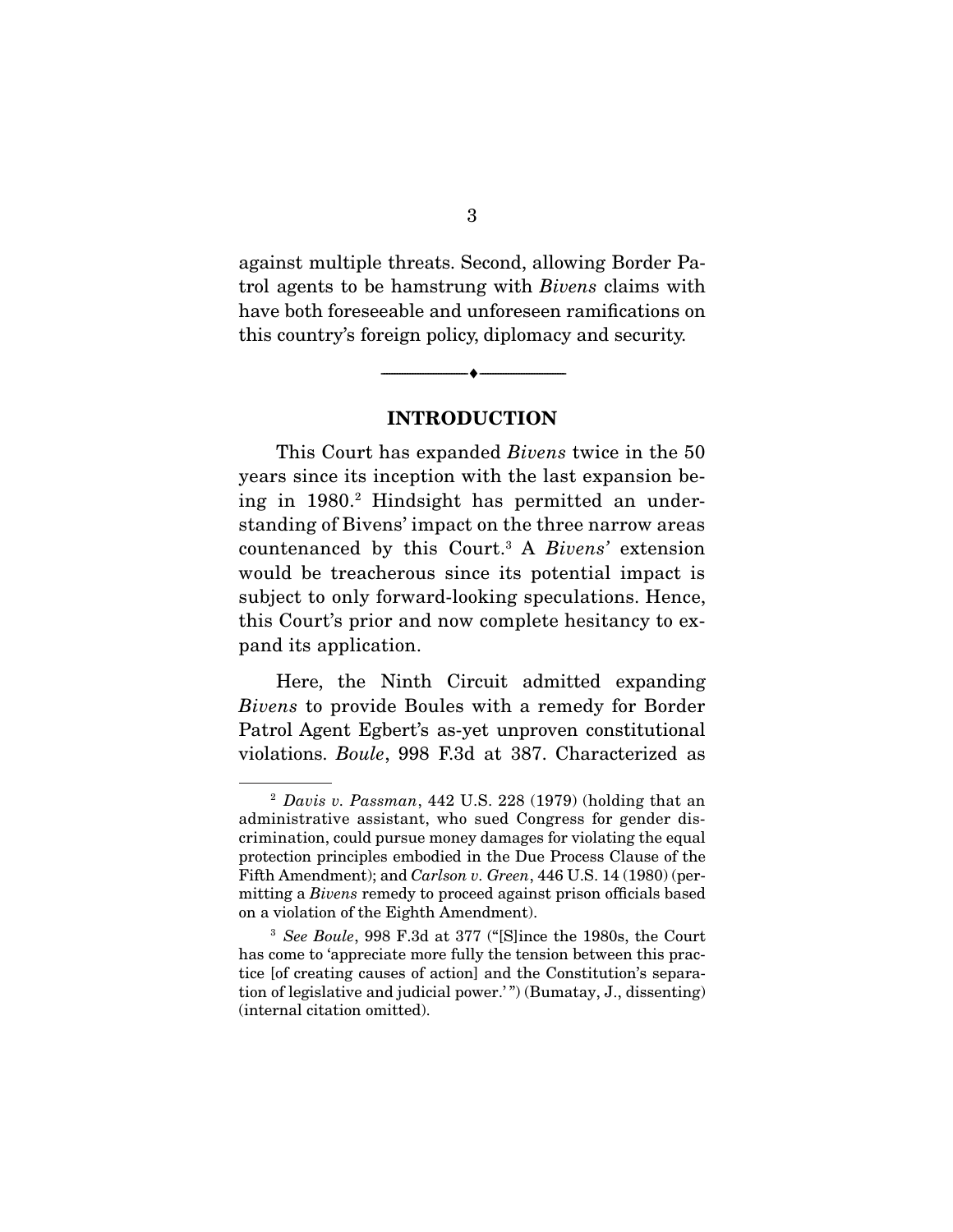"modest" extensions *id.*, the discussion below demonstrates that the Ninth Circuit's extension of *Bivens* will have far-reaching and adverse consequences.

 In deciding whether any "special factors" bar the extension of *Bivens*, the inquiry focuses on "who should decide whether to provide for a damages remedy, Congress or the Courts?" *Ziglar v. Abbasi*, 137 S. Ct. 1843, 1857 (2017). This analysis considers "the risk of interfering with the authority of the other branches," "whether there are sound reasons to think Congress *might doubt* the efficacy or necessity of a damages remedy," and "whether the Judiciary is well suited . . . to consider and weigh the costs and benefits of allowing a damages action to proceed." *Hernandez v. Mesa*, 140 S. Ct. 735, 743 (2020) (emphasis added).4

 If special factors exist, "then courts *must refrain*  from creating an implied cause of action in that case." *Canada v. United States*, 950 F.3d 299, 309 (5th Cir. 2020) (emphasis added). The threshold for what constitutes a "special factor" counseling hesitation is "remarkably low." *Arar v. Ashcroft*, 585 F.3d 559, 574 (2d Cir. 2009). In other words, "if [the court has] reason to pause before applying *Bivens* in a new context or to a new class of defendants—[the court must] reject the

<sup>4</sup> Moreover, the "absence of statutory relief for a constitutional violation . . . does not by any means necessarily imply that courts should award money damages against the officers responsible for the violation." *Schweiker v. Chilicky*, 487 U.S. 412, 421- 422 (1988). On the contrary, the special-factors analysis applies "even in the absence of an alternative." *Wilkie v. Robbins*, 551 U.S. 537, 550 (2007).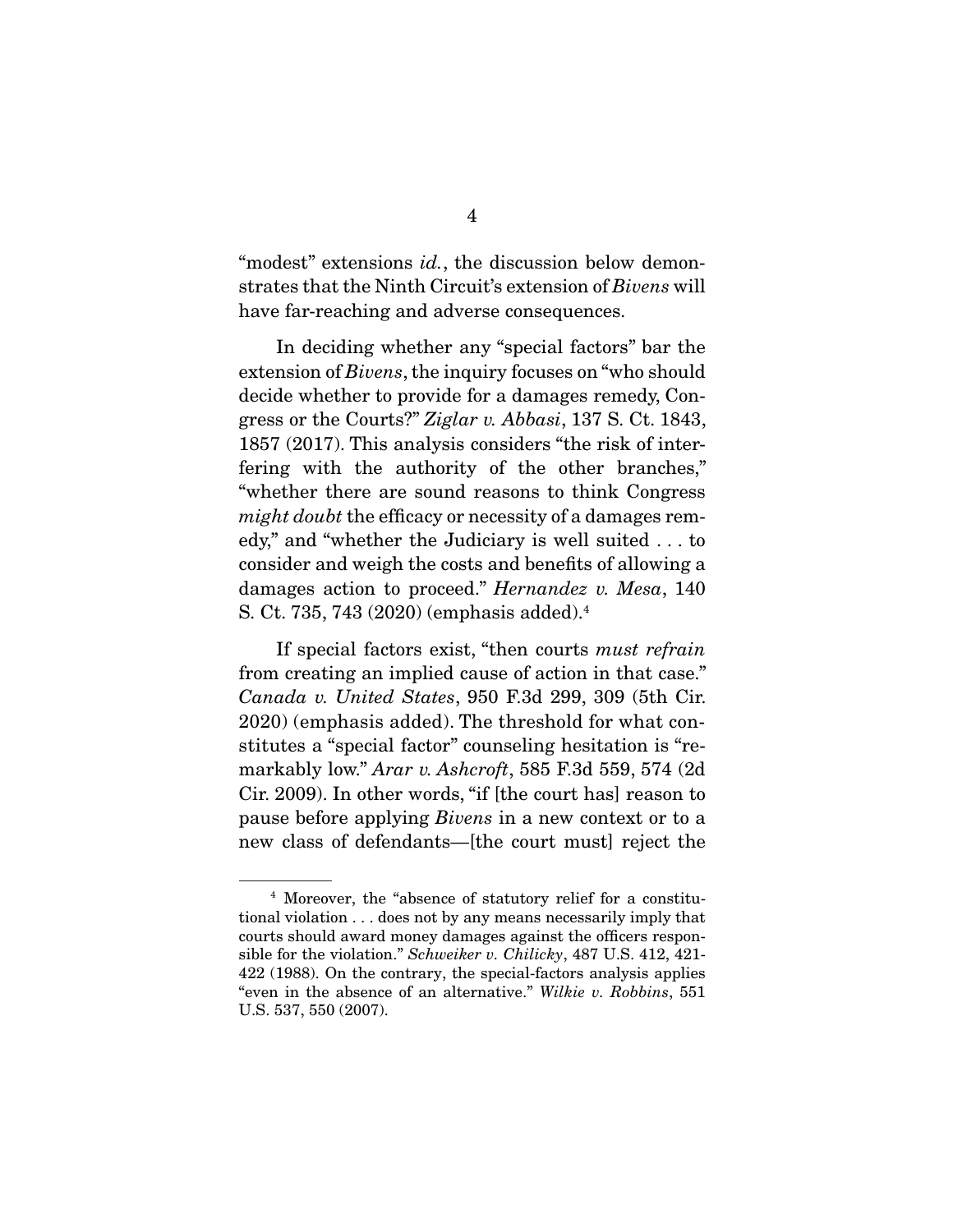request." *Hernandez*, 140 S. Ct. at 743. The lesson from this Court is a strong presumption against expanding *Bivens*.

 But the Ninth Circuit diverged from this Court's admonition to avoid exercising a quasi-legislative function. And it contradicted the Court's recent, clear, and correct conclusion that *Bivens* should not be extended in the border enforcement context. *Id.* at 746; *see also Haig v. Agee*, 453 U.S. 280, 292 (1981) ("Matters intimately related to foreign policy and national security are rarely proper subjects for judicial intervention."); *Jesner v. Arab Bank, PLC*, 138 S. Ct. 1386, 1403 (2018) ("The political branches, not the judiciary, have the responsibility and the institutional capacity to weigh foreign-policy concerns.").

 Consequently, the precise constitutional violation alleged should not be the gravamen of the Court's concern. *See Hernandez*, 140 S. Ct. at 743 ("A claim may arise in a new context even if it is based on the same constitutional provision as a claim in a case in which a damages remedy was previously recognized."). It is, rather, factors this Court already recognizes, namely national security implications and the risk of undermining border security, and, perhaps, some additional factors that counsel against extending *Bivens* into these new contexts.

--------------------------------- ♦ ---------------------------------

5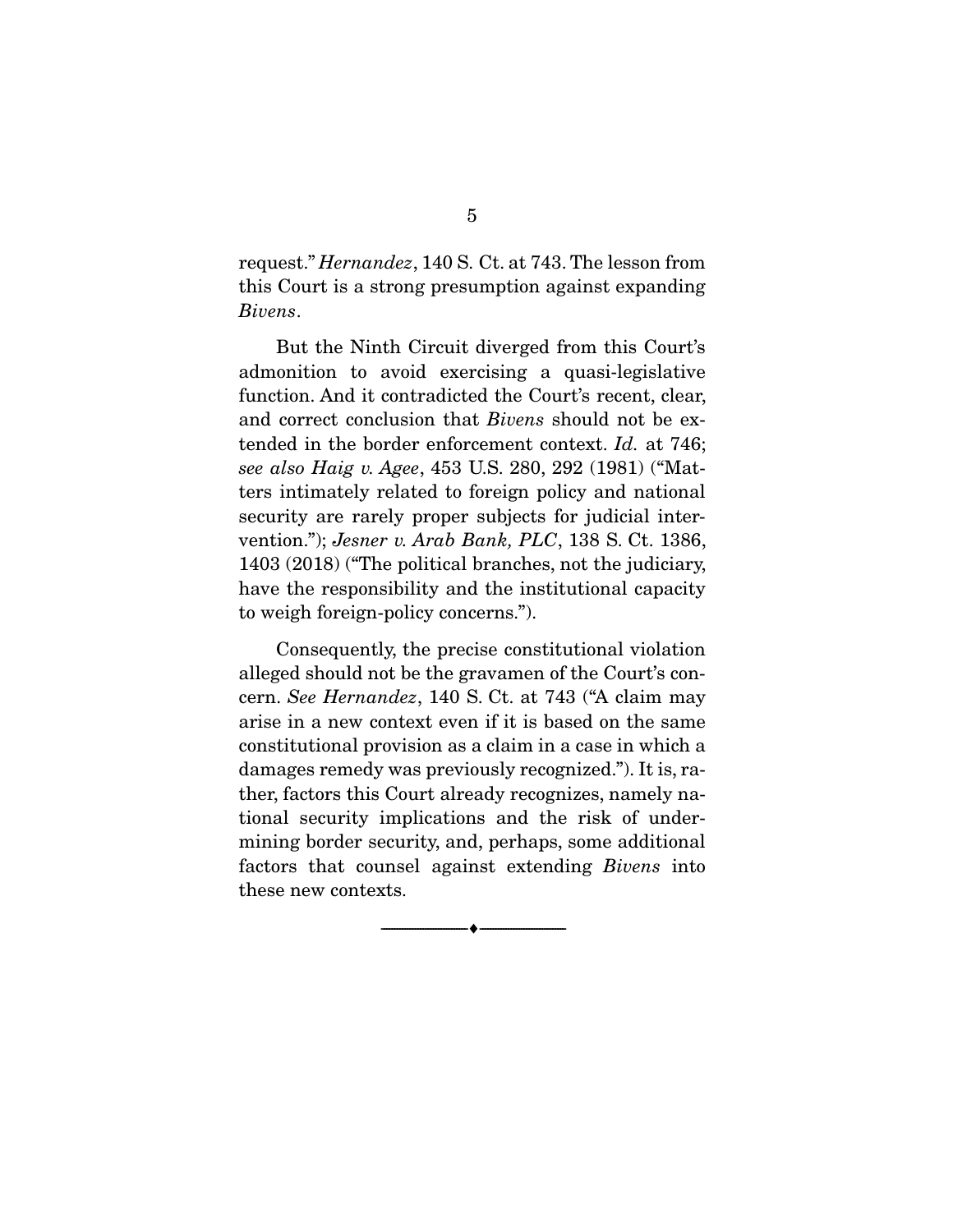#### **ARGUMENT**

**I. The Ninth Circuit Overlooked the Distinct Role of the Border Patrol By Grouping Border Patrol and F.B.I. Agents Together as Simply "Federal Law Enforcement Officials."** 

### **A. The Ninth Circuit's Analysis Would Subject Tens of Thousands of Other Federal Law Enforcement Officials to**  *Bivens* **Actions.**

 The Ninth Circuit justified its "modest" extension of *Bivens* by finding two distinct law enforcement agencies fungible simply because "border patrol and F.B.I. agents are both federal law enforcement officials. . . ." *Boule*, 998 F.3d at 387. But this election to merge Border Patrol and F.B.I. agents into one amorphous body has created a class of potential defendants defined as all "federal law enforcement officials." This new class of defendants, according to the Ninth Circuit, are not worthy of any further special factor consideration analysis since *Bivens* already applied to F.B.I. agents.<sup>5</sup> *Id.*

 The Ninth Circuit's analytical sleight of hand has now opened the door to tens of thousands of other federal law enforcement officials being subjected to personal liability for damages under *Bivens*. The Ninth Circuit's decision, if upheld, would eviscerate one part of the two-part inquiry to determine when courts

<sup>5</sup> In fact, this Court has never extended *Bivens* to F.B.I. agents. *See* Footnote 8, *infra*.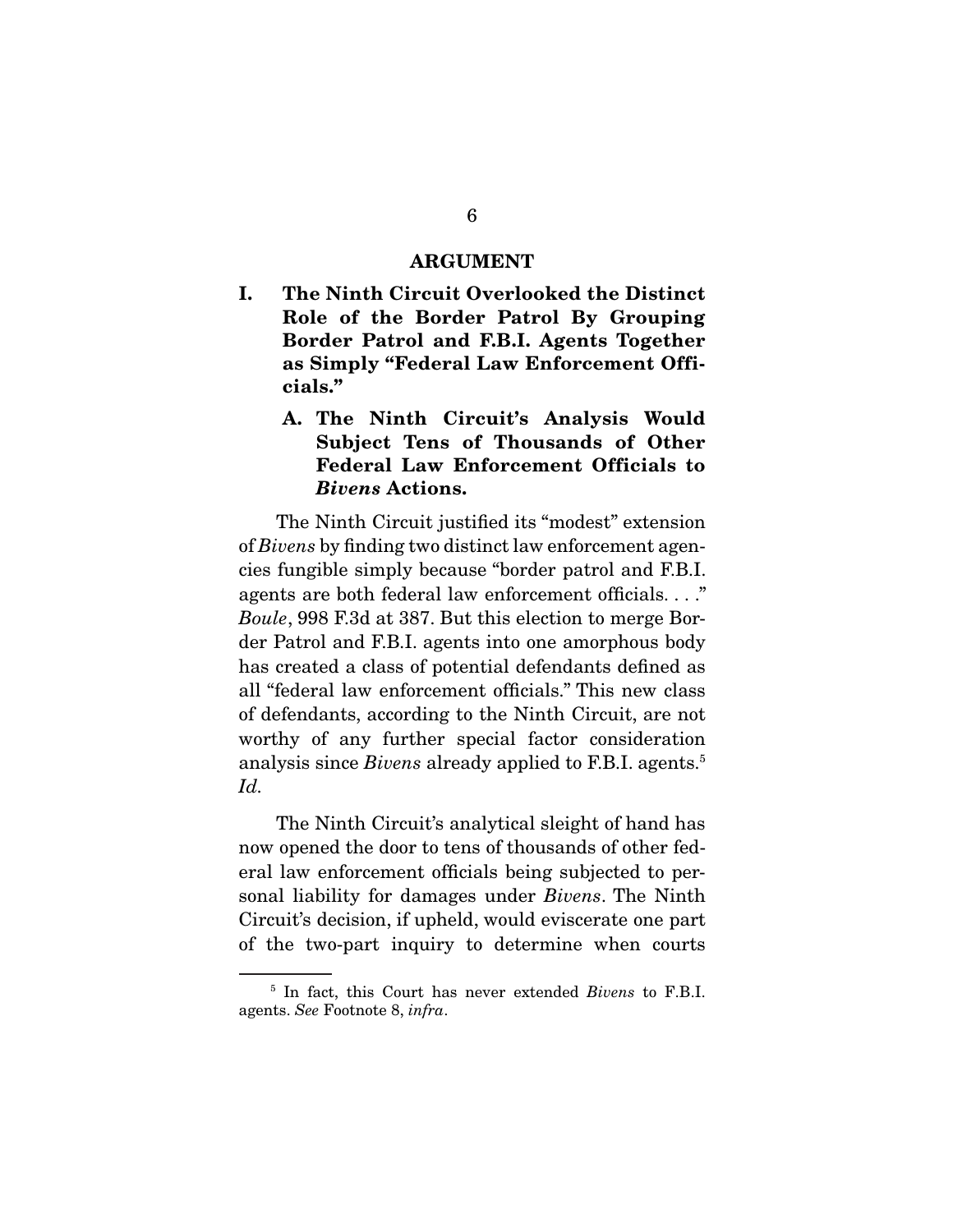should engage in the "disfavored judicial activity" of recognizing a new *Bivens* action by implying the remedy to all federal law enforcement officers, without regard to whether doing so presents a new context.6

 In 2016, there were more than 132,000 federal law enforcement officers spread among 39 federal agencies and 41 offices of inspector general. *See* Bureau of Justice Statistics, Office of Justice Programs, U.S. Department of Justice, *Federal Law Enforcement Officers, 2016—Statistical Table* at 3, https://www.ojp.gov/sites/ g/files/xyckuh241/files/media/document/fedlawenforceoff 2016.pdf.7 They were employed by the executive, judicial and legislative branches of government. Twothirds of the full-time federal law enforcement officers were employed by Customs and Border Protection (33%), the Federal Bureau of Prisons (14%), the F.B.I. (10%) or Immigration and Customs Enforcement (9%). *Id.* at 1. Among the remainder were officers employed by the Bureau of Reclamation, Food and Drug Administration, Secret Service, Drug Enforcement Administration, Bureau of Diplomatic Security, Amtrak, U.S. Capitol Police, National Nuclear Security Administration, Bureau of Indian Affairs and the U.S. Mint Police, to name but a few. *Id.* at 3.

<sup>6</sup> This Court has repeatedly characterized expanding *Bivens*  as a "disfavored" judicial activity. *See Ziglar v. Abbasi*, 137 S. Ct. 1843, 1857 (2017); *Ashcroft v. Iqbal*, 556 U.S. 662, 675 (2009).

<sup>7</sup> This October 2019 data is the latest available. *See* https:// bjs.ojp.gov/data-collection/census-federal-law-enforcement-officersfleo#publications-0.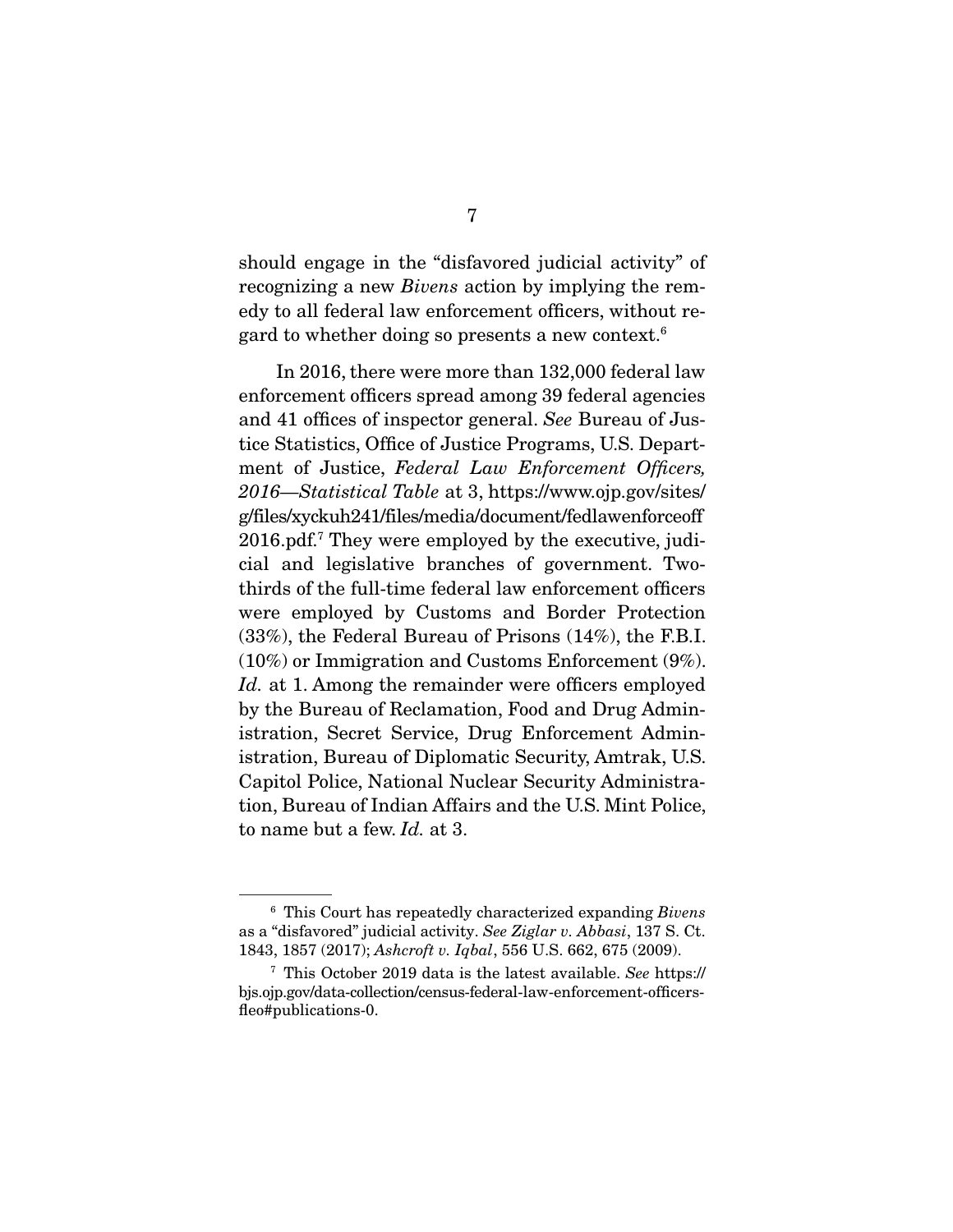The vast spectrum of "federal law enforcement officials" with their varying interests, working conditions and political sensitivities suggests that lumping them all together is too simplistic an approach. Further, this Court in *Abassi* made abundantly clear that lower courts "must pause when implying a damages remedy implicates economic and governmental concerns" such as "the substantial monetary cost of defending and indemnifying claims against federal officials, as well as the time and administrative costs incident to the litigation." *Abassi*, 137 S. Ct. at 1856. The Ninth Circuit's decision exponentially magnified this potential financial burden to the government by including all federal law enforcement officials within *Bivens*' reach. *See Bistrian v. Levi*, 912 F.3d 79, 89 (3d Cir. 2018) ("Assuming the existence of a *Bivens* cause of action—without deciding the issue—can risk needless expenditure of the parties' and the courts' time and resources."). Rather, this Court should find that a more nuanced examination of a particular federal law enforcement officer's duties, responsibilities and working conditions is required before determining that no special factors exist for that group of federal officers.

 The Ninth Circuit's decision also failed to consider important distinctions between the work of Border Patrol agents and agents of the F.B.I. (as well as other federal law enforcement agencies) that should inform the question of whether special factors " 'counsel hesitation' such that a *Bivens* action in this new context is foreclosed." *Boule*, 998 F.3d at 387.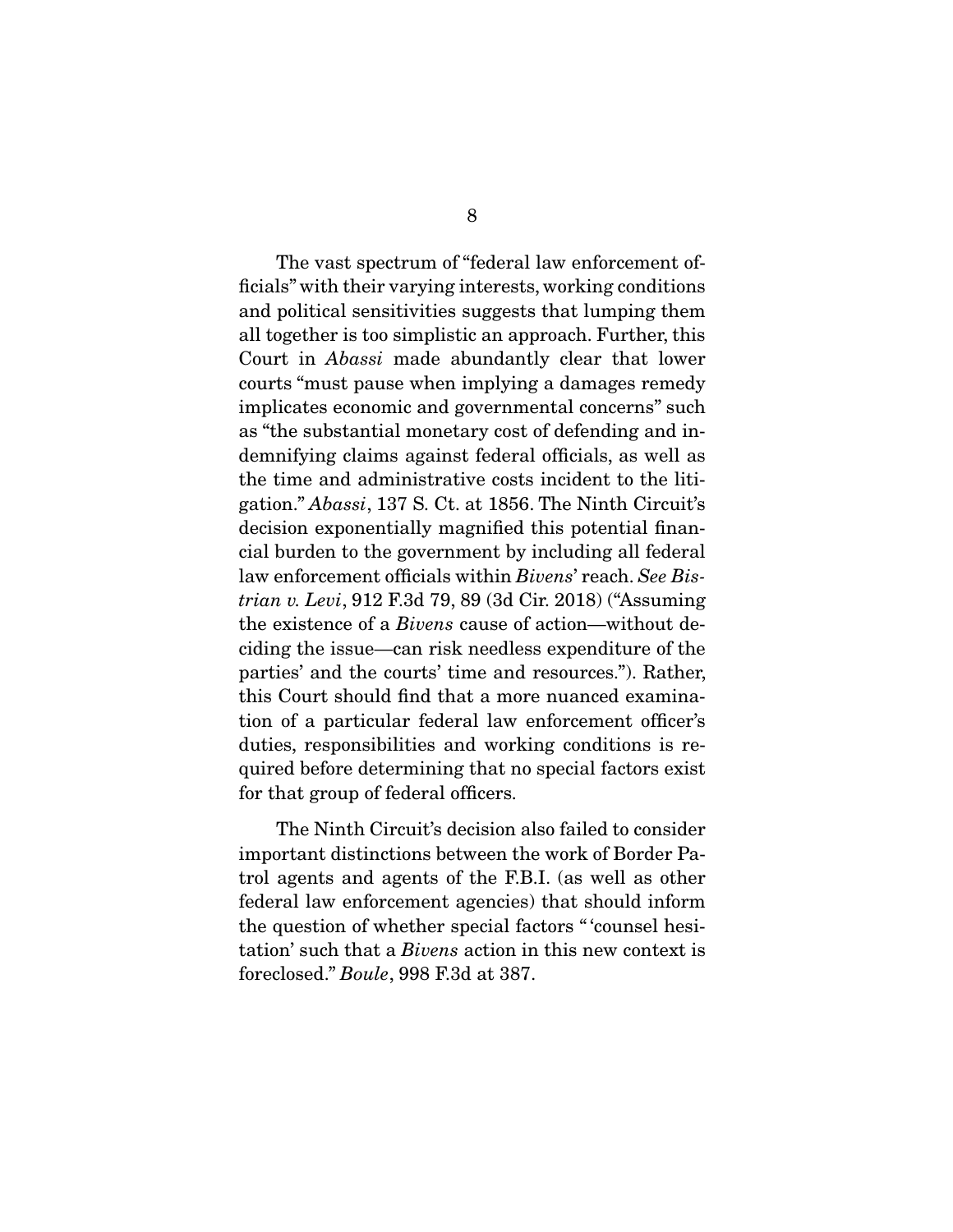### **B. Congress Has Determined that Border Patrol Agents Have a Distinct Responsibility to the United States that Differs from that Assigned to F.B.I. Agents.**

 The Border Patrol once resided alongside the F.B.I. within the Department of Justice.8 *See* https://www. cbp.gov/border-security/along-us-borders/history. But in response to the terrorist attacks on Sept. 11, 2001, Congress enacted the Homeland Security Act of 2002 (P.L. 107-296). This Act created, on March 1, 2003, the Department of Homeland Security (DHS) and it moved the Border Patrol from the Department of Justice to the new Department of Homeland Security as one component of the U.S. Customs and Border Protection. *See id.*, Subtitle D, sec. 441.

 Congress directed that DHS and the Border Patrol focus primarily on preventing and mitigating the risk of terrorist attacks. *See* 6 U.S.C. § 111(B)(1)(A) and (B) [" . . . preventing terrorist attacks" and reducing the country's vulnerability to terrorism]. Congress' new anti-terrorism mandate for the Border Patrol was reflected in its revised mission statement: "Since the terrorist attacks of September 11, 2001, the focus of the Border Patrol has changed to detection, apprehension

<sup>8</sup> NBPC contrasts Border Patrol and F.B.I. agents because the Ninth Circuit compared Border Patrol agents with F.B.I. agents. *See Boule v. Egbert*, 998 F.3d 370, 387 (9th Cir. 2021). However, *Bivens* involved six federal law enforcement agents from the Bureau of Narcotics, the predecessor of the Drug Enforcement Agency, and the case did not involve F.B.I. agents. *See* https://www.dea.gov/sites/default/files/2018-05/Early%20Years% 20p%2012-29.pdf.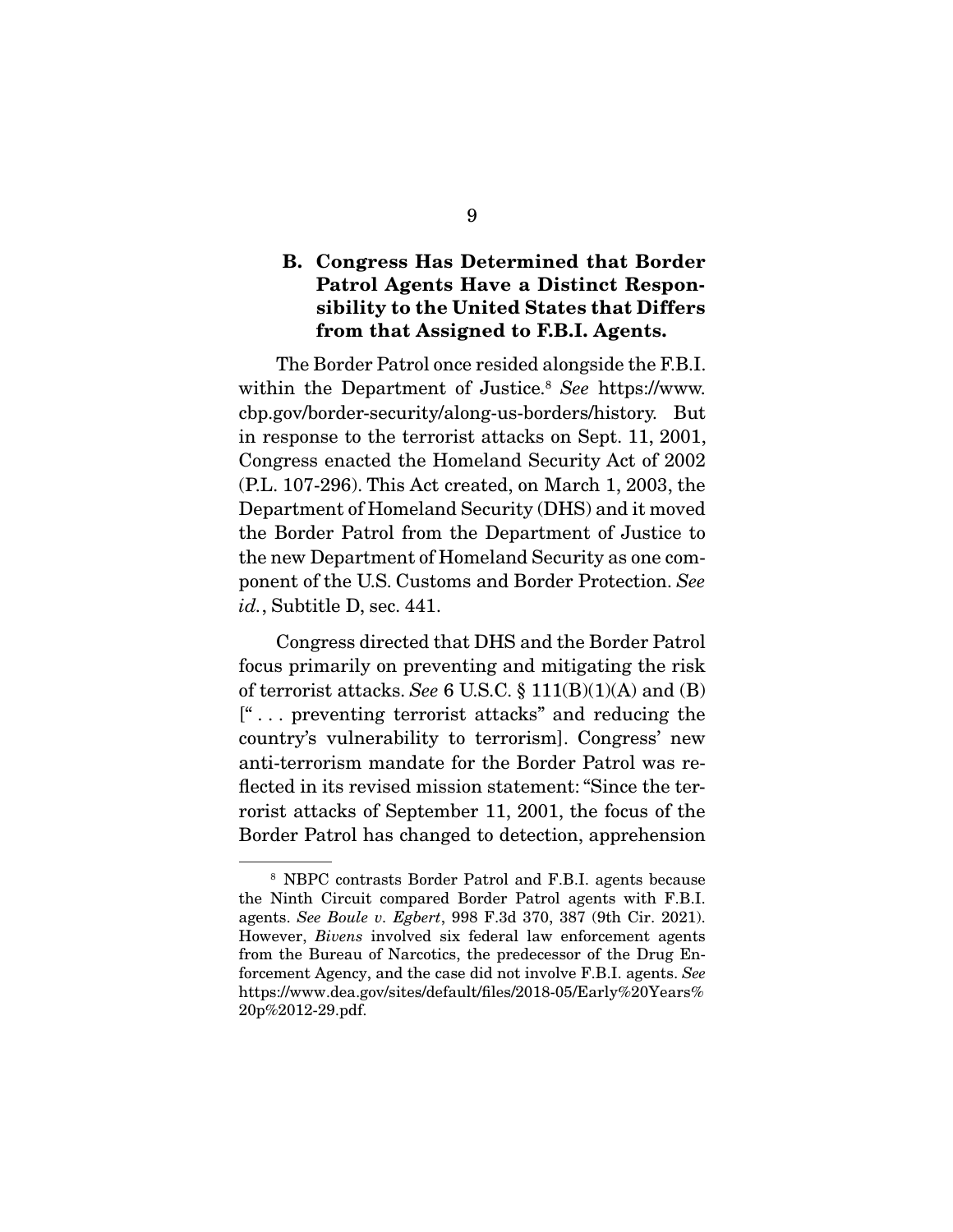and/or deterrence of terrorists and terrorist weapons." *See* U.S. Border Patrol Mission Statement, https:// www.cbp.gov/border-security/along-us-borders. Border Patrol agents also focus on preventing the entry of weapons of mass destruction into the United States. *See* Chad C. Haddal, Cong. Rsch. Serv., RL32562, Border Security: The Role of the U.S. Border Patrol (2010) at 3 [hereinafter "Haddal at . . . "]. These new responsibilities are in addition to the Border Patrol's historic obligation to prevent the illegal trafficking of people and contraband across our nation's borders. *See* 6 U.S.C.  $\S 211(e)(3)$ . In contrast, the F.B.I.'s portfolio of interests span from anti-terrorism to combating cybercrime, from detecting and stopping foreign espionage to protecting civil rights, and from combating transnational criminal syndicates to stopping significant white-collar and violent crimes. *See* https://www.fbi. gov/about/mission. Even where the interests of the two agencies intersect, the way agents perform their duties is materially different. *See below*.

 The disparate missions of the Border Patrol and F.B.I. are reflected in the geographic breadth of their respective offices. Figure 1, below, shows the exclusive province of the Border Patrol within the United States primarily along its northern and southern borders, while Figure 2, below, shows the worldwide reach of the F.B.I.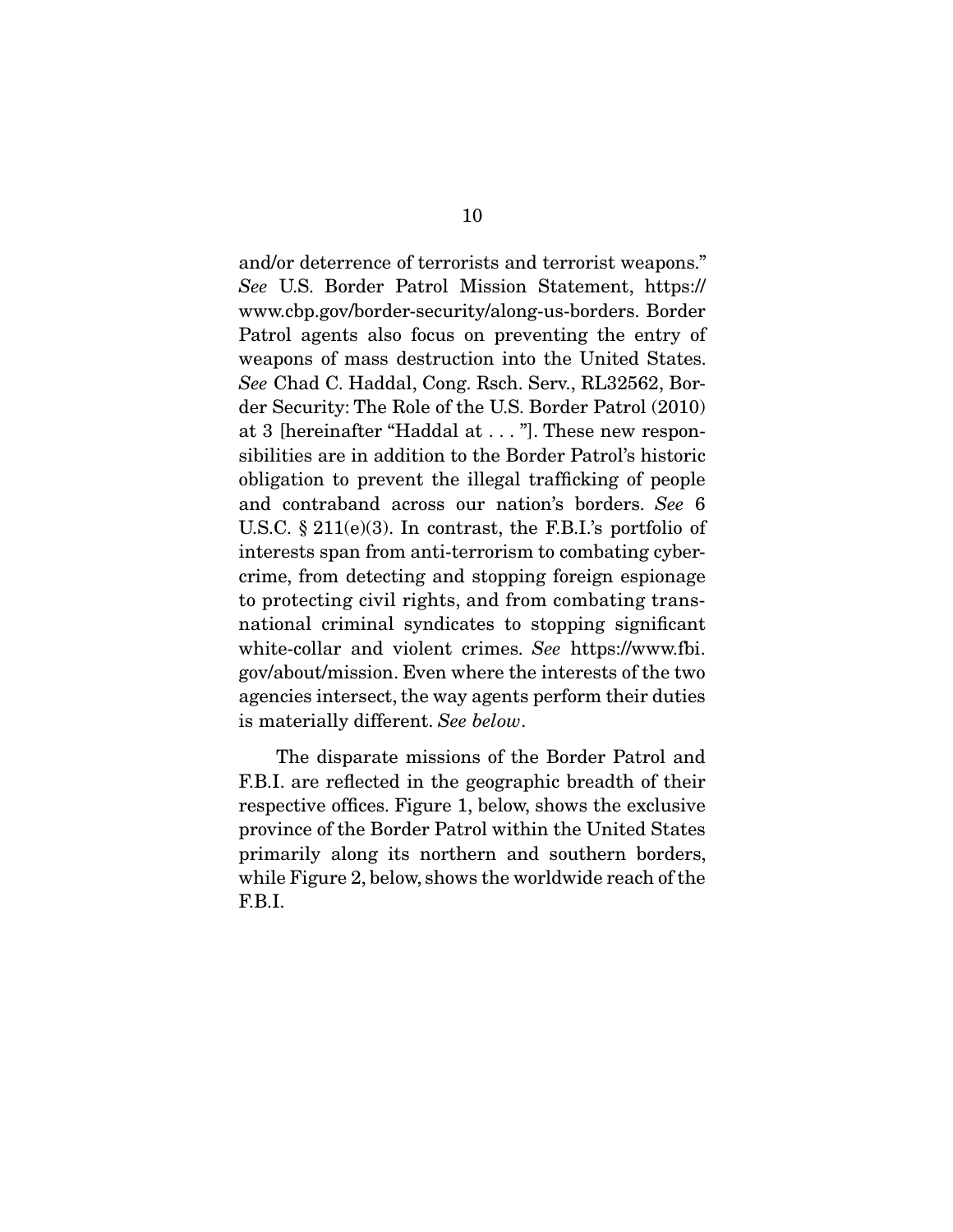



https://www.cbp.gov/careers/frontline-careers/bpa/dutylocations



https://www.fbi.gov/contact-us

11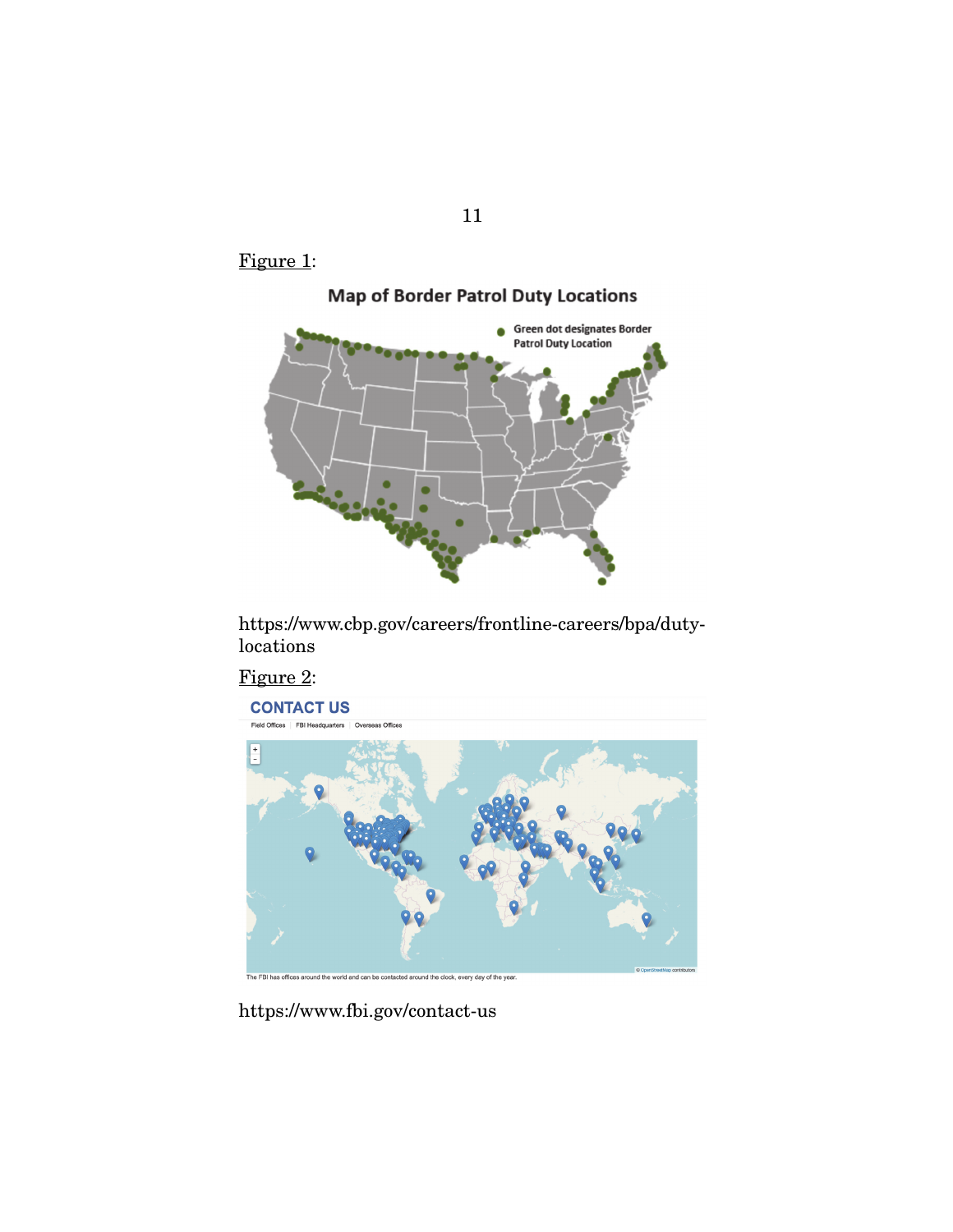The location of Border Patrol's stations suggest that the daily work of its agents has a natural tendency to affect diplomacy, foreign policy, and national security in a very narrow band along the U.S. border, all factors counseling hesitation. *Hernandez*, 140 S. Ct. at 745, 749. In *Hernandez*, this Court found that a Border Patrol agent's cross-border killing of a Mexican national created a diplomatic incident between the United States and Mexico that was "addressed through diplomatic channels." *Id.* at 746. These types of incidents, the Court noted, resulted in a foreign policy decision by the two countries to create a joint Border Violence Prevention Council. *Id*. 9 But this response, which was only one factor considered by the *Hernandez* Court, nevertheless highlights the fact that Border Patrol's law enforcement activities along the border can give rise to new and unplanned national security and diplomatic predicaments.

 It is the very nature of the Border Patrol's mission, hard up against the international borders of our country, that create the situations giving rise to international incidents, the need for diplomacy and foreign policy, and the day-to-day security of this nation. Border Patrol's mission, geographic location and mandate for interdicting cross-border lawbreakers makes it unique. No other federal law enforcement agency—

<sup>&</sup>lt;sup>9</sup> Tragic as it may have been, the cross-border shooting in *Hernandez* was not a one-time event. That incident, and others like it, resulted in a claim against the United States in the Inter-American Commission on Human Rights. *See* Petition No. P-2030-20, https://hilliardshadowenlaw.com/wp-content/uploads/ 2020/10/IACHR-Complaint-copy.pdf.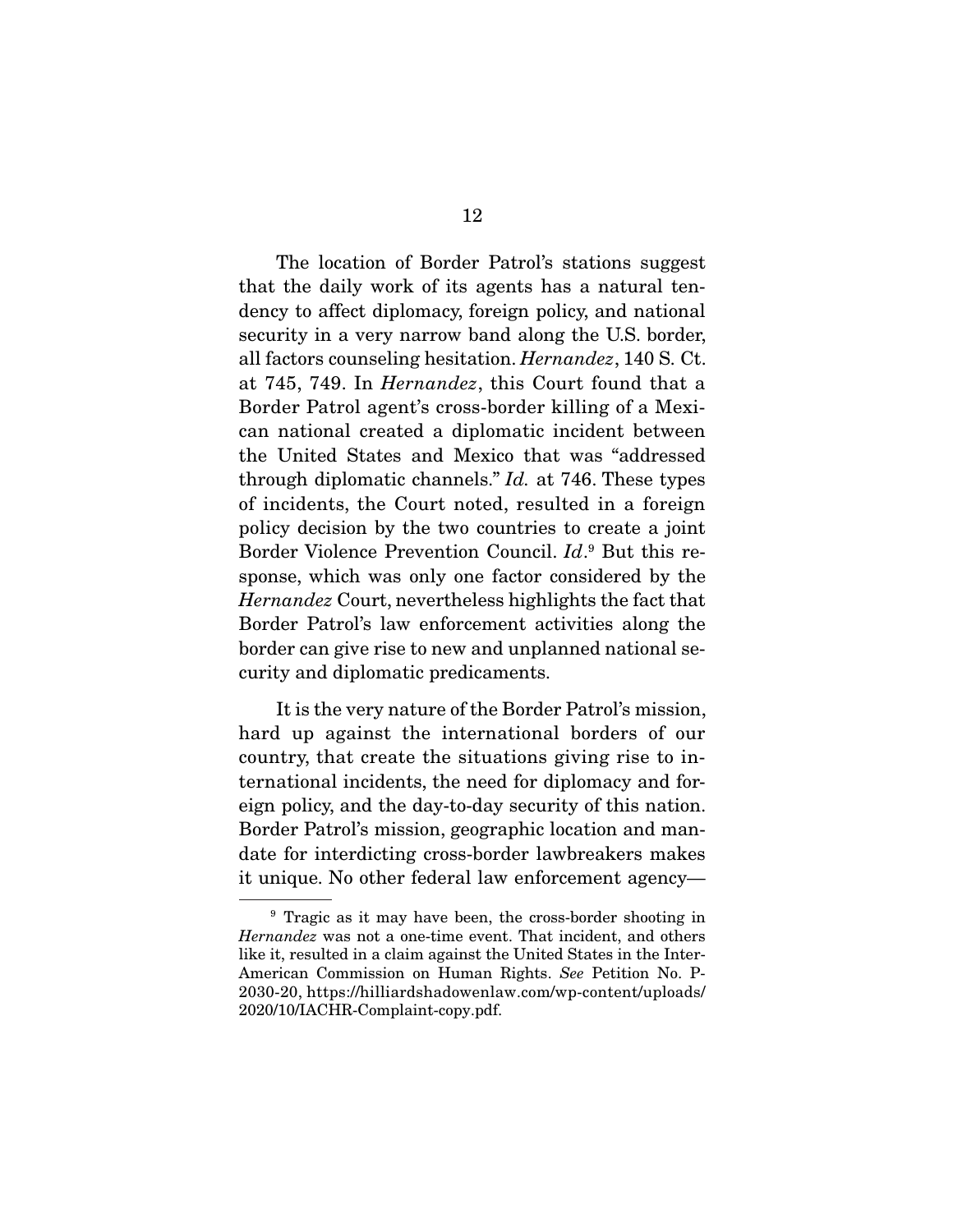on a daily basis—operates in such an environment. And no other federal law enforcement agency is charged with the responsibility to protect the physical boundaries of our nation. For example, if an agency's intelligence unit revealed an anticipated breach of the border by human or drug traffickers or other nefarious actors, that agency would notify the appropriate Border Patrol Sector so it could fashion an appropriate response. It is highly unlikely another law enforcement agency would develop or execute an interdiction because no other agency has the boots-on-ground knowledge and experience of patrolling the border. Otherwise, a response would be unorganized, chaotic, and result in inconsistent enforcement policies.

 This Court already recognized the exclusive functions of Border Patrol agents in *Hernandez*. Describing the "daunting task" of preventing the illegal entry of dangerous people and goods, this Court acknowledged that what federal agents do at the border "has a clear and strong connection to national security," *Hernandez*, 140 S. Ct. at 746, because Border Patrol officers are statutorily required to respond to "terrorists, drug smugglers and traffickers, human smugglers and traffickers, and other persons who may undermine the security of the United States." *Id.* (quoting 6 U.S.C.  $§ 211(c)(5)).$ 

 This Court also noted that in contemplating questions of national security, such decisions are typically the province of Congress and the President. *Id.* Foreign-policy and national-security decisions are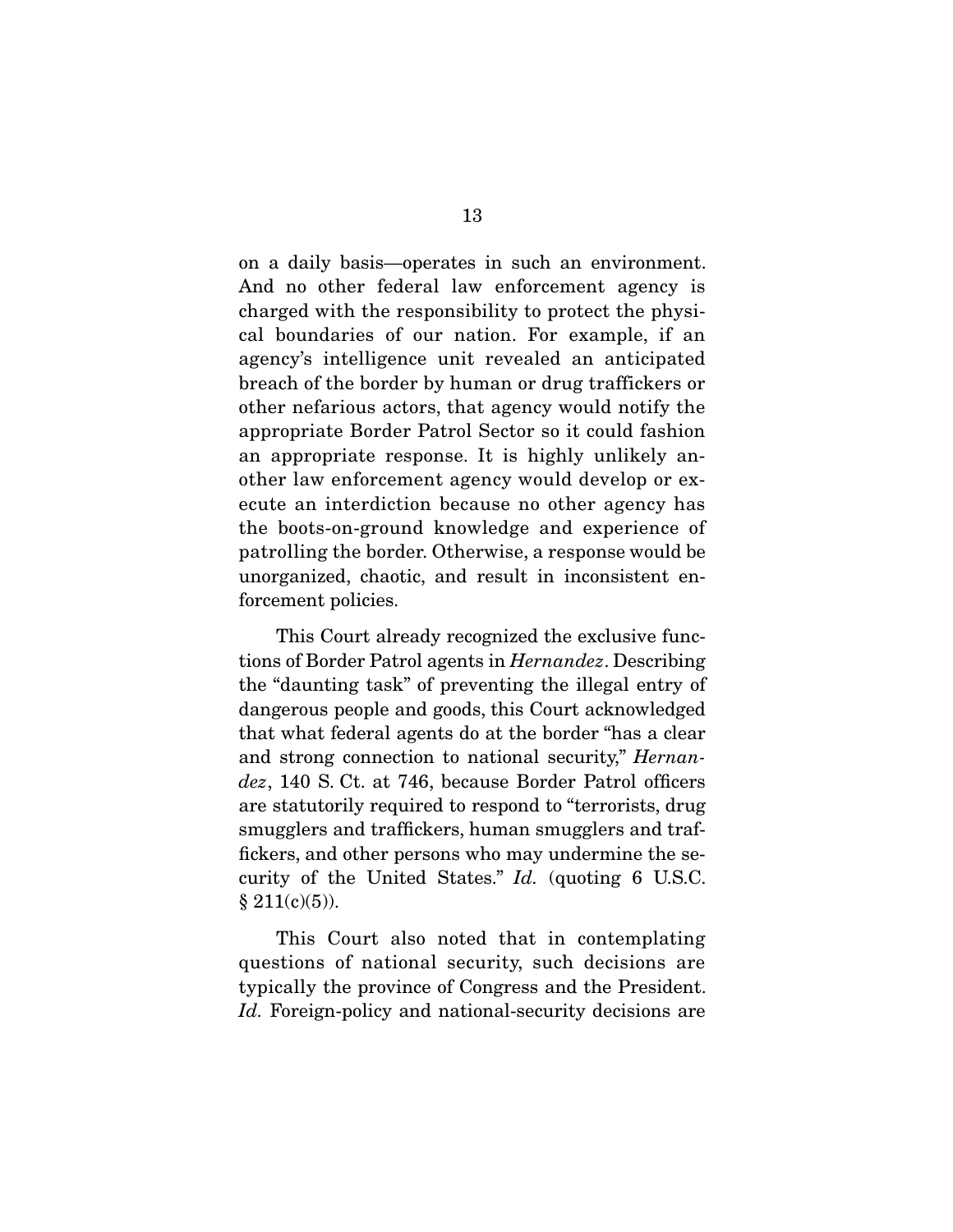" 'delicate, complex, and involve large elements of prophecy' for which 'the Judiciary has neither aptitude, facilities[,] nor responsibility.<sup>"</sup> *Id.* at 749 (quoting *Jesner*, 138 S. Ct. at 1414). In *Abbasi*, this Court instructed that to determine whether a new context presents any "special factor counselling hesitation," a court "must concentrate on whether the Judiciary is well suited, absent congressional action or instruction, to consider and weigh the costs and benefits of allowing a damages action to proceed." 137 S. Ct. at 1857- 1858. If a court has any "sound reasons to think Congress *might doubt* the efficacy or necessity of a damages remedy as part of the system for enforcing the law and correcting a wrong, the court[ ] *must refrain* from creating the remedy in order to respect the role of Congress." *Id.* at 1858 (emphasis added).

 This Court should find that the nature of a Border Patrol agent's job so implicates the executive branch's interests in foreign policy, diplomacy and the security of the nation that hesitation is warranted in this case and that the Ninth Circuit erred in determining otherwise.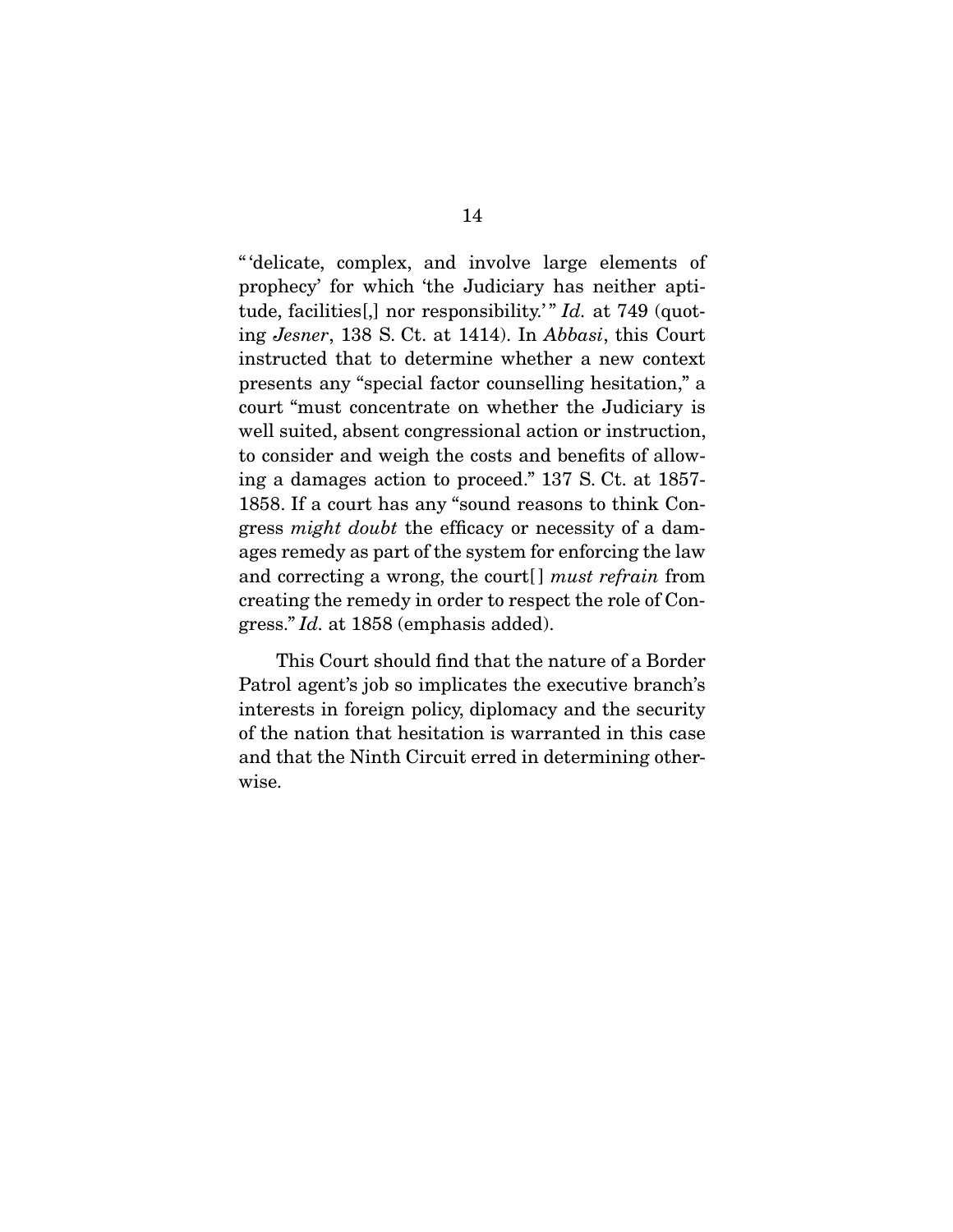### **C. A Border Patrol Agent's Work Environment is Fundamentally Different than that of Other Federal Law Enforcement Officials and this Difference is a Special Factor Counseling Hesitation**

 The U.S. Border Patrol is a uniformed, mobile, paramilitary force. *United States INS, United States Border Patrol v. Federal Labor Relations Auth.*, 12 F.3d 882, 883 (9th Cir. 1993). Agents are "focused 24/7 on securing our international land borders and coastal waters between ports of entry" and "safeguarding the American people from terrorists and their weapons, drug smugglers, and illegal entry of undocumented noncitizens." https://www.cbp.gov/careers/usbp-whatwe-do.

 Border Patrol agents are responsible for 6,000 miles of Mexican and Canadian land borders and more than 2,000 miles of coastal borders. *Id.* They work in field units, horse patrols, bike patrols, K-9 units, boat patrols, off-road vehicle units, tactical units, search and rescue units and rapid response teams. *Id.* Border Patrol agents actively search for, detect and track transnational criminals trafficking in narcotics and human beings. *Id.* They work in some of the most remote locations in the country; sometimes from forward operating bases. *See* Map of Border Patrol Duty Locations, *supra*; *see also* Office of Inspector General, Department of Homeland Security, *Conditions at CBP's Forward Operating Bases along the Southwest Border (2016) (Redacted)* at 2, https://www.oig.dhs.gov/assets/ Mgmt/2016/OIG-16-37-Feb16.pdf.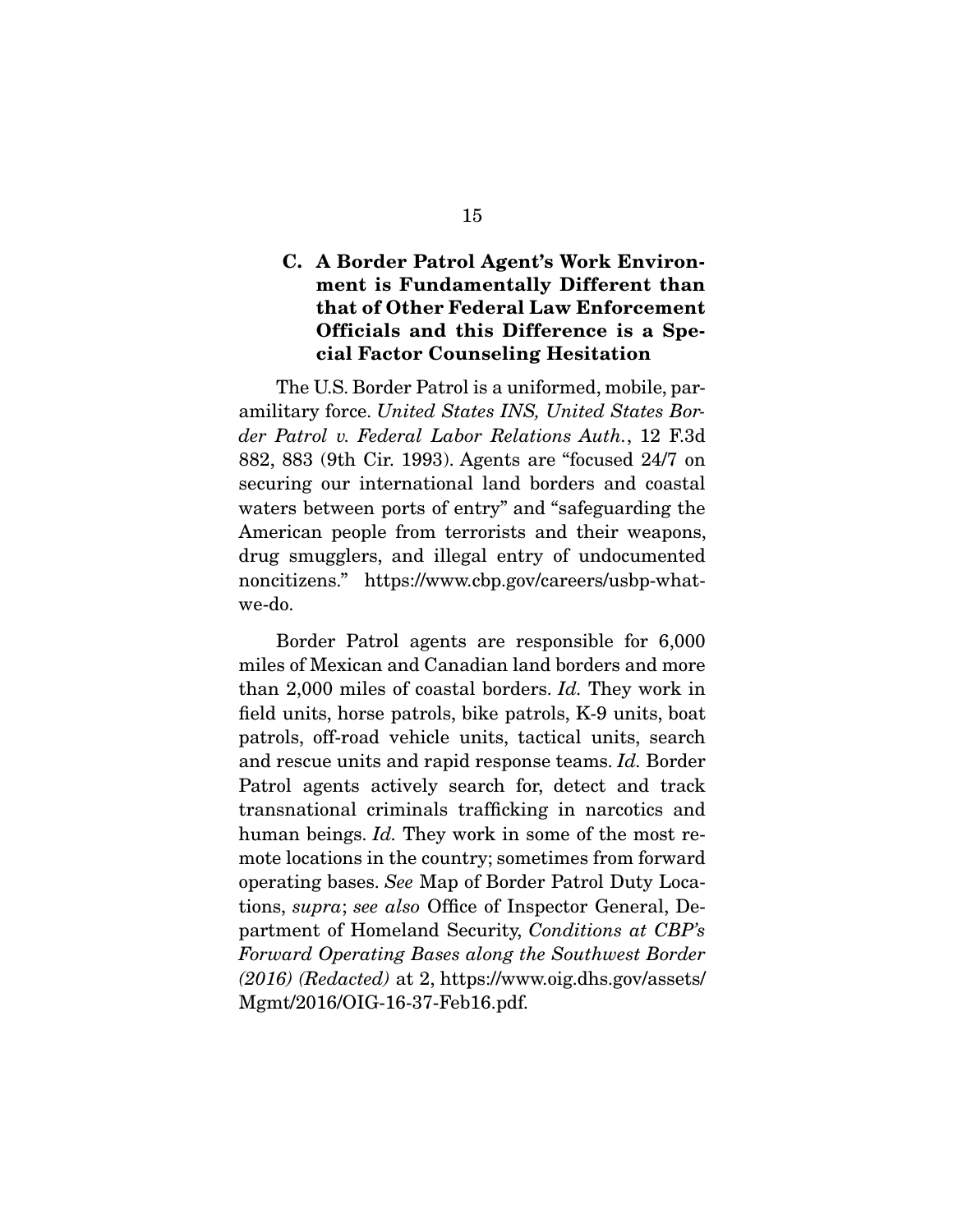In fiscal year (FY) 2020, there were 19,740 Border Patrol agents. *See* U.S. Customs and Border Protection, SNAPSHOT: A summary of CBP Facts and Figures, https://www.cbp.gov/sites/default/files/assets/documents/ 2021-Apr/cbp-snapshot-mar-2021.pdf. In FY2020 these agents encountered 405,036 people who were arrested, held for further processing or—in most cases—returned to Mexico. *See* U.S. Customs and Border Protection, CBP Enforcement Statistics Fiscal Year 2021, https://www.cbp.gov/newsroom/stats/cbp-enforcementstatistics. In FY2021 through September 30, 2021, the number of apprehensions more than quadrupled as Border Patrol agents encountered 1,662,167 people. *Id.* These astonishing figures represent the vast majority of enforcement actions by agents throughout all of Customs and Border Patrol. *Id.* Rescue efforts also substantially increased in the past few years. In FY2020, Border Patrol agents engaged in 5,071 efforts to rescue people along the Southwestern border, which was slightly higher than the 4,920 efforts in FY2019. *See U.S. Customs and Border Protection*, CBP Enforcement Statistics Fiscal Year 2021, https://www.cbp.gov/news room/stats/cbp-enforcement-statistics. In FY2021 through September, agents engaged in 12,883 rescue efforts on the Southwest border alone. *Id.*

 Border Patrol agents logically face a greater risk of suit compared to other federal law enforcement officials because their work mandates far greater interactions with large numbers of people who are not legally welcome in the country. This is particularly so when the people they are interacting with are so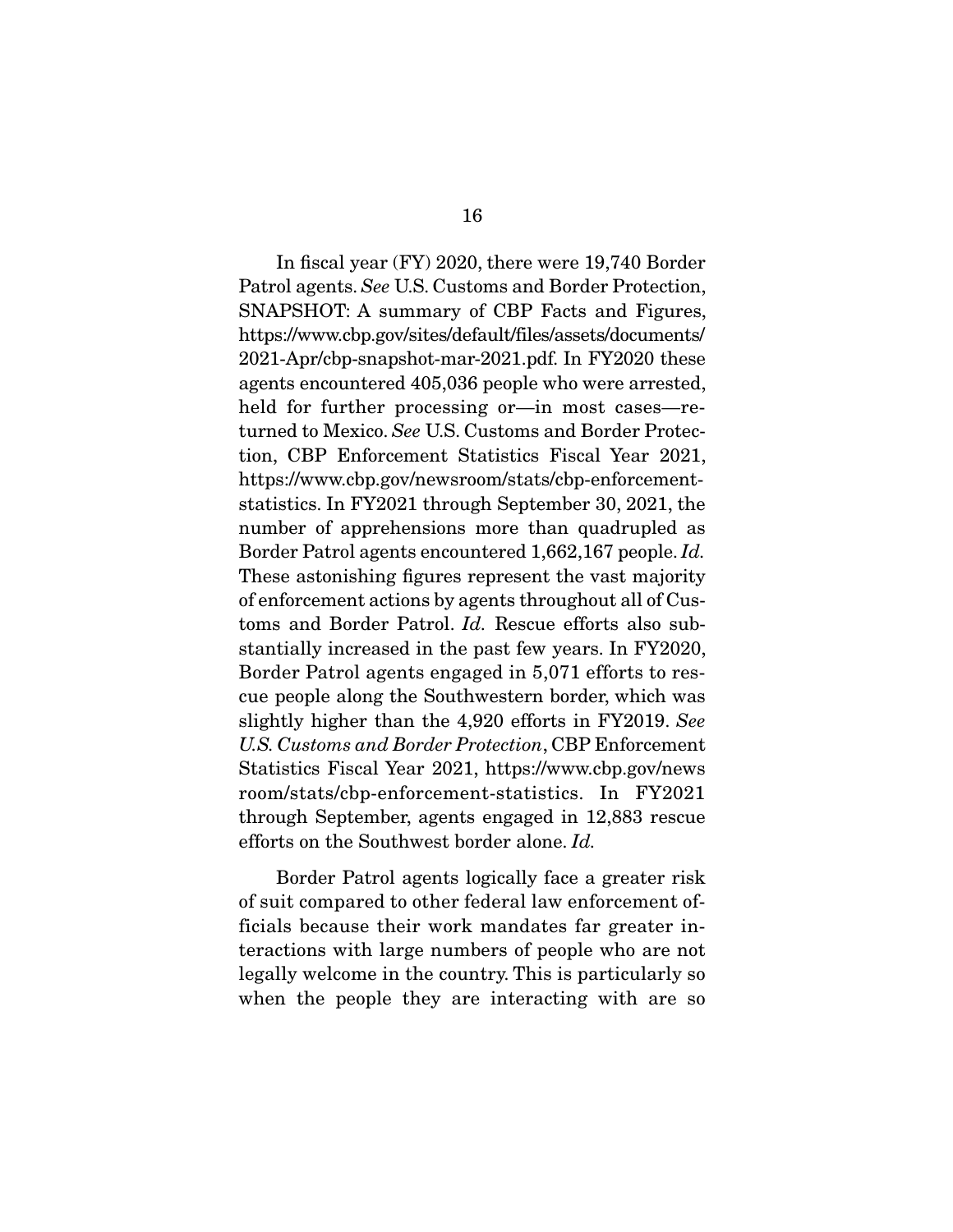highly motivated to avoid contact with Border Patrol agents that they will engage in assaults to avoid apprehension. *See* Julian Resendiz, *Border Patrol: Cartels telling migrants to fight their way past agents*, Border Report, June 23, 2021, https://www.borderreport. com/hot-topics/immigration/border-patrol-cartelstelling-migrants-to-fight-their-way-past-agents/.

 The unique reality of a Border Patrol agent's daily work was described in 2018 testimony by Pete Hermansen, a former Border Patrol agent who, during his 21-year career, held numerous leadership and tactical unit positions within the Agency, including U.S. Customs and Border Protection's Director of Use of Force. *See* Transcript of Record (Day 15) at 7, *United States v. Swartz*, CR-15-1723 (D. Ariz. 2018). During the *Swartz* criminal trial, Hermansen testified the great majority of Border Patrol agents operate alone, in remote areas with "backup a long way away." *Id.* at 11. Solo agents have arrested 50-200 people at a time and there have been instances where a shift of 15-20 agents have arrested a couple of thousand people. *Id.* During traffic stops, Border Patrol agents typically sprint to the suspect vehicle to try and contain or capture the suspected traffickers and unauthorized immigrants inside the vehicle before they may try to abscond as soon as the vehicle stops. *Id.* This differs from other law enforcement officers who usually approach such vehicles slowly and cautiously with their safety and the safety of the occupants in mind. *Id.* Border Patrol agents have been attacked by rock throwers thousands of times. *Id.* at 10. It is a daily occurrence. *Id.*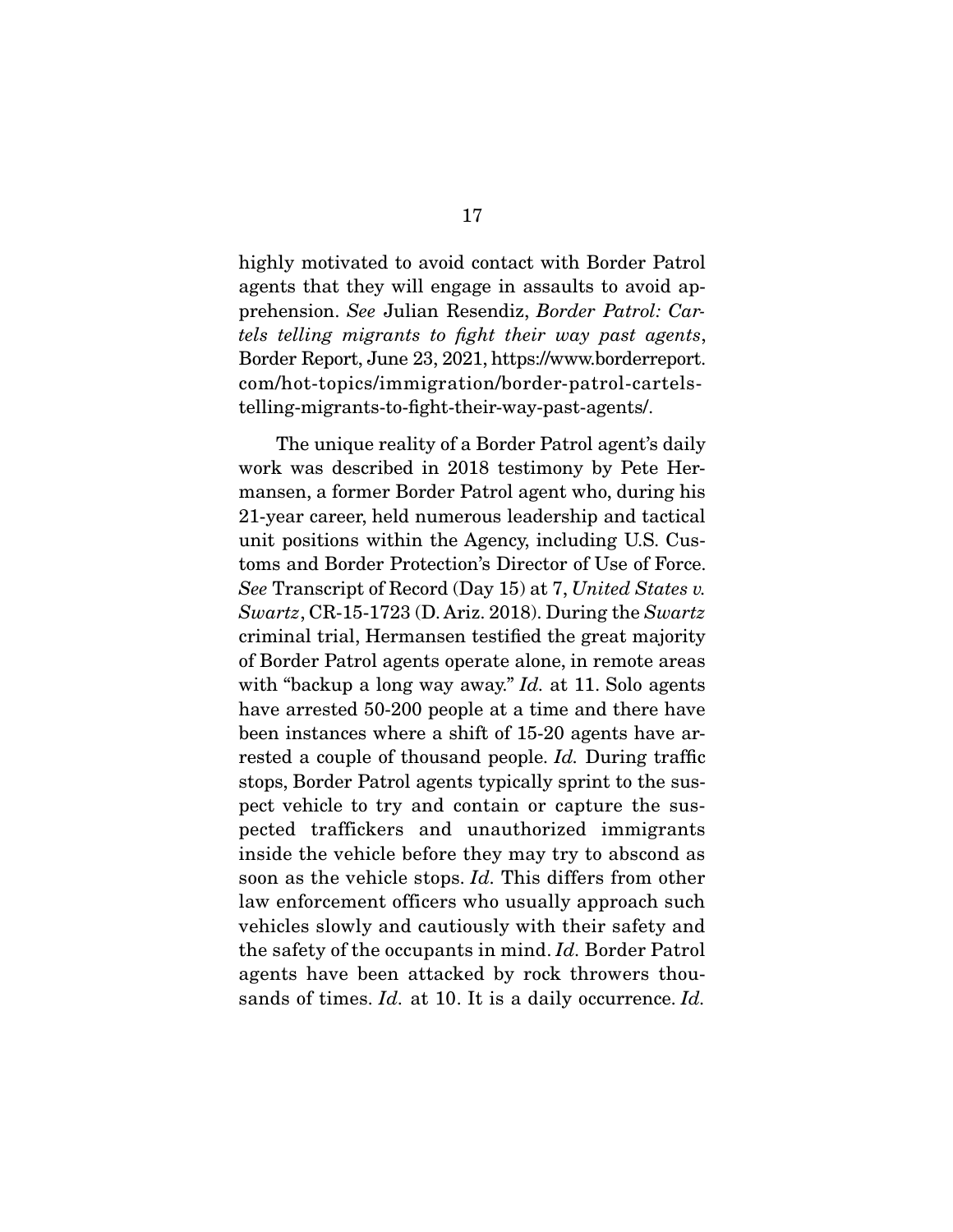Unlike other types of agents, Border Patrol agents have no obligation to retreat in the face of assaults and they are not trained to take cover as a first option when attacked. *Id.* at 12.

 Along the international border, Border Patrol agents face off against an array of criminal actors and organizations. *Id.* at 19. They can be "minimally structured, fly-by-night, quick opportunists, all the way up to highly structured, highly organized elements that have scouts, response elements, scaling fence elements, . . . lookouts [and] . . . communication elements." *Id.*

 The nature of Border Patrol agents' regular engagements in the execution of their duties make them particularly vulnerable to personal lawsuits for money damages. This factor is incompatible with the reality that agents must make quick decisions under stressful, dynamic circumstances where a reluctance to make such decisions can lead to harm, both to the agent and to those with whom they interact.

### **D. Substantial Differences Between the Northern and Southern Border Constitute a Special Factor that Counsels Hesitation.**

 The United States' northern border is more than 4,000 miles and spans 12 states. *See* Haddal at 3. This border features vast mountain ranges such as the Rockies, the Great Lakes, numerous river systems and extreme snow and cold in the winter. *Id.* The United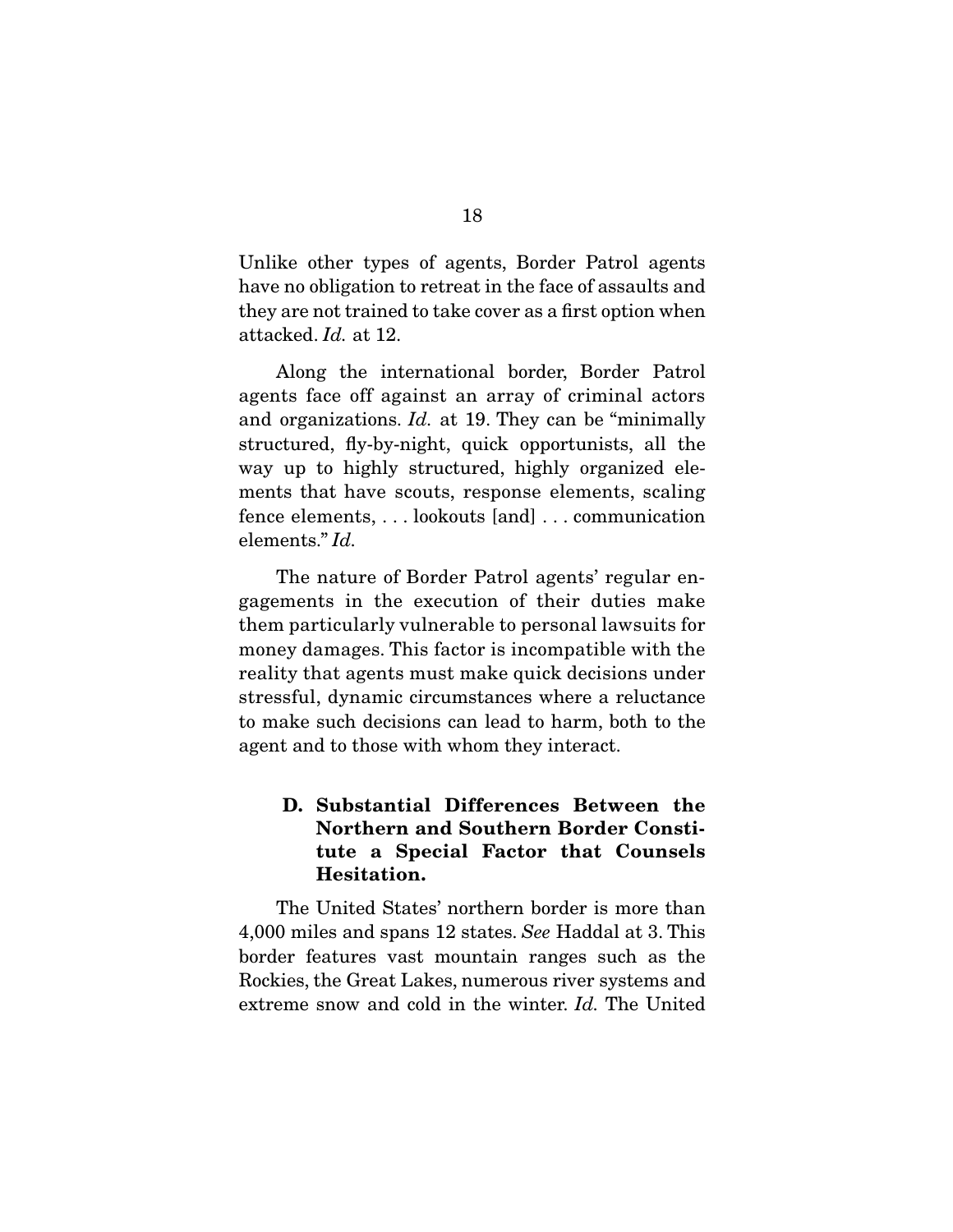States' southern border with Mexico is 1,952 miles and spans four states. *See* Haddal at 13. It features expansive and harsh desert landscapes with temperatures frequently above 100 degrees, mountain ranges and the Rio Grande River along the Texas border with Mexico. *Id.* at 3.

 Since FY2000, 98.7% of all unauthorized migrant apprehensions have taken place along the southern border where the Border Patrol deploys about 85% of its agents. *Id.* The Border Patrol's southern strategy has focused on illegal border crossers and smugglers while remaining wary of terrorists using the same trafficking infrastructure to enter the country. *Id.* The Border Patrol's northern strategy focuses on preventing the entry of terrorists and reducing cross-border crime and smuggling. *Id.* at 21.

 Egbert is part of the less than 15% of Border Patrol agents deployed along the northern border and his focus and actions will differ from those of the majority of agents stationed on the southern border. Yet the expansion of *Bivens* green-lighted by the Ninth Circuit would apply to all agents. This Court should find that this constitutes a special factor counseling hesitation against expanding *Bivens* to 100% of Border Patrol agents when Egbert only represents the 15% of agents on the northern border.

--------------------------------- ♦ ---------------------------------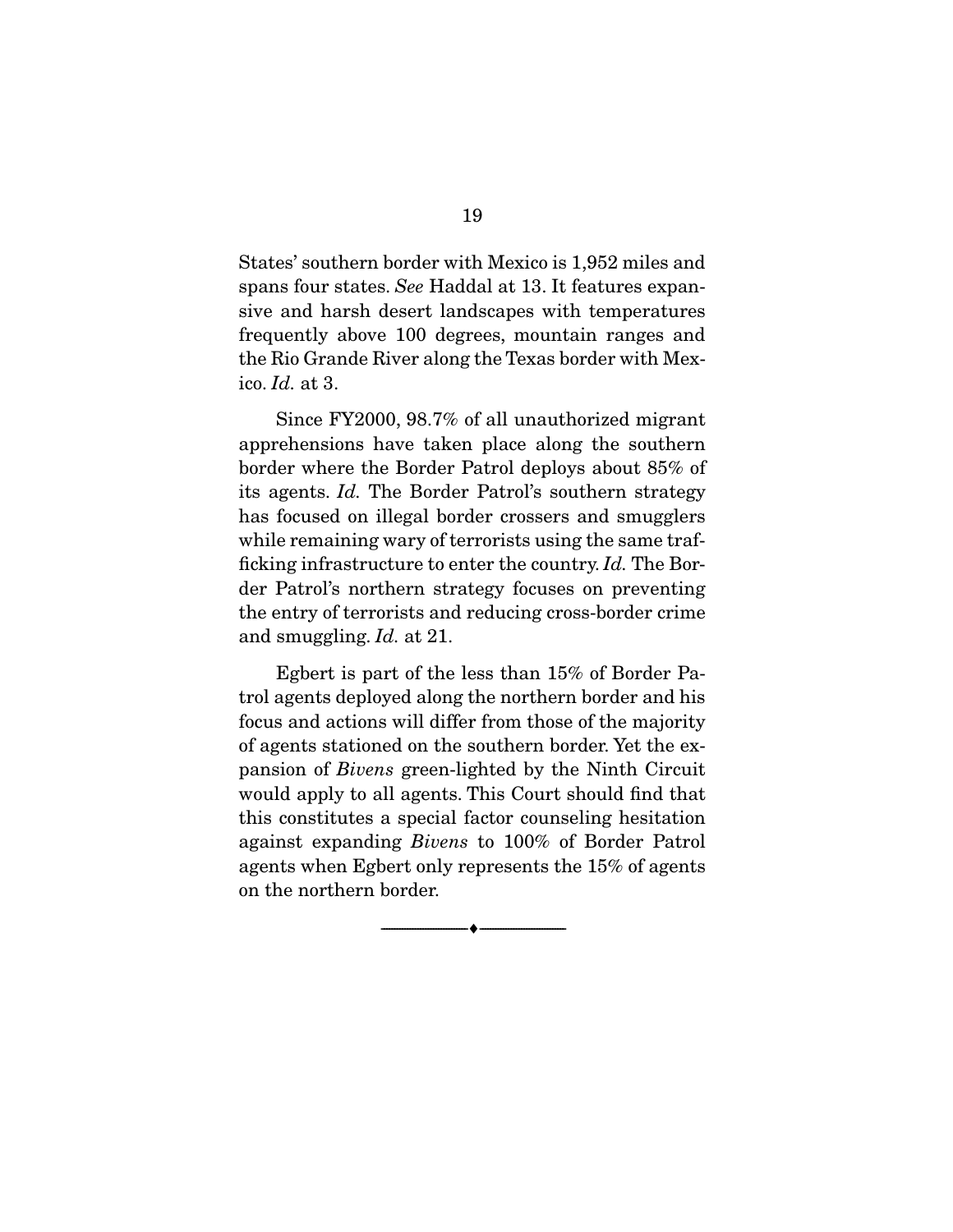#### **CONCLUSION**

 This Court should reverse the Ninth Circuit's decision and find that the *Bivens* remedy should not apply in the border enforcement context, which implicates foreign policy, diplomacy and national security. These domains are the prerogative of the other branches of government.

 The prudence of judicial deference is exemplified by the decision below. By permitting Boule's lawsuit to proceed, the court of appeals exposed thousands of federal law enforcement agents, not only Border Patrol agents, to liability for personal damages. The court failed to consider the potentially massive financial impact of the decision, which was mischaracterized as representing only a "modest" extension of *Bivens*.

 With respect to Border Patrol agents specifically, there are special factors that should cause the Court to hesitate and decline to extend the *Bivens* remedy. Border Patrol agents focus on physically protecting the northern and southern border, between ports of entry, from incursion by criminal drug and human traffickers, illegal border crossers and potential terrorists, as well as thwarting the entry of contraband including weapons of mass destruction. Agents work in uniquely demanding, dynamic environments. Border Patrol agents need to retain confidence in their ability to act decisively while operating alone, often in remote parts of the country and while, at times, being grossly outnumbered. The Ninth Circuit's decision will undermine the Agency's mission by causing agents to